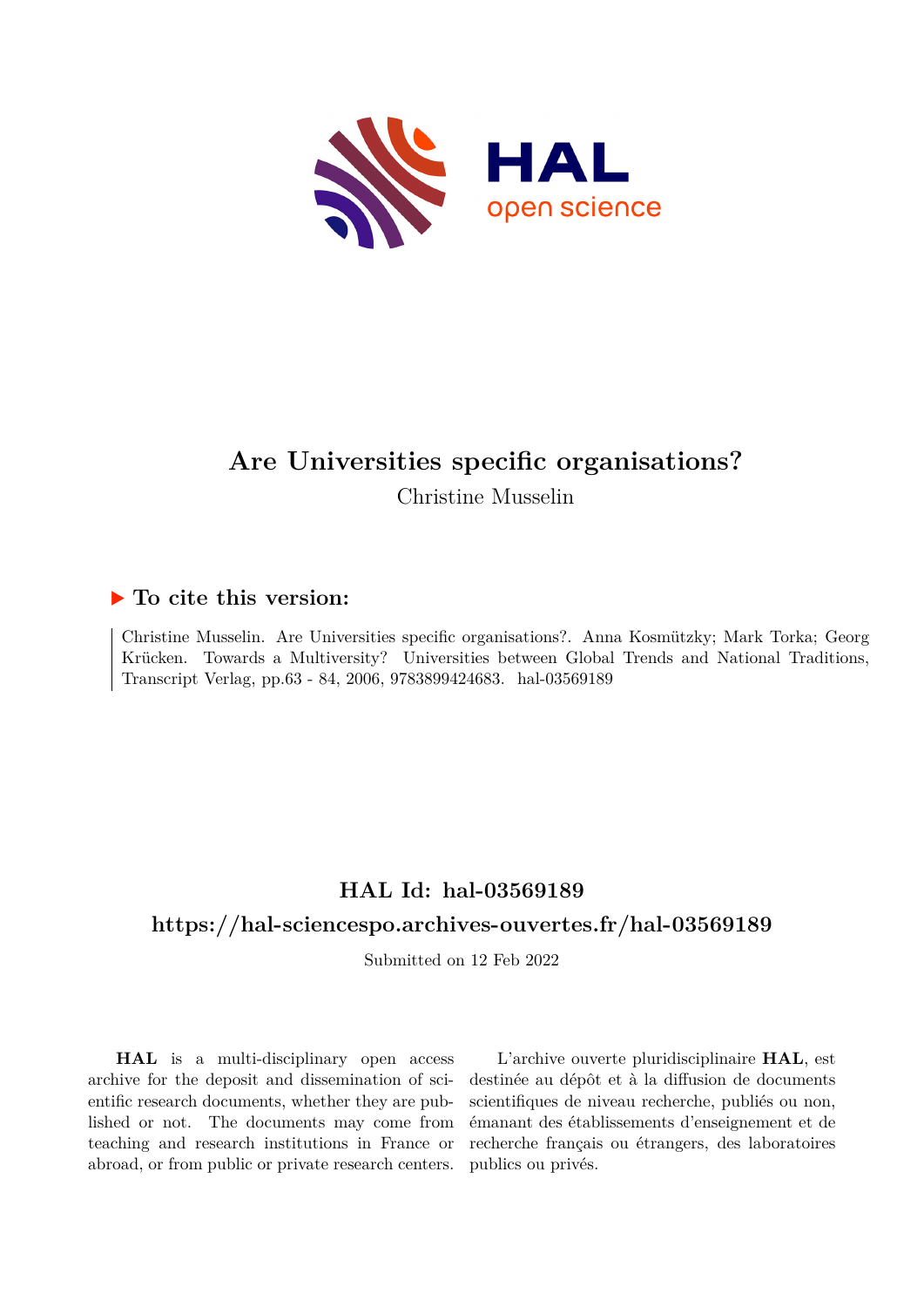**MUSSELIN C. (2006) : « Are Universities specific organisations ? » in Krücken G., Kosmützky A. et Torka M. (eds.) :** *Towards a Multiversity ? Universities between Global Trends and national Traditions***, Bielefeld, Transcript Verlag, pp. 63-84.**

# **Are universities specific organisations ?**

Christine Musselin Centre de Sociologie des Organisations 19 rue Amélie 75007 Paris France c.musselin@cso.cnrs.fr

### **Introduction**

A few decades ago, highlighting the organisational specificity of universities was a common exercise. Most publications – from the Merton school of writings stressing the exceptional character of the academic profession to the decision-making analysis led by J. March and his colleagues (Cohen, March and Olsen 1972) that characterized universities as organized anarchies in which the garbage can model of decision making prevails – concluded that universities were not organisations "like others". While these authors outlined the organisational particularities of universities, others also stressed their diversity due to the original models which influenced them (humboldtian, Napoleonic, Anglo-Saxon…) and their national implementation. Thus universities were not only specific organisations: they moreover followed national patterns.

Since the 80s, two remarkable reverse trends developed that both contest the preceding assumptions. On the one hand, universities are expected to become like any other organisation. Their specificity is denied and managerial tools from the industrial sector (and in particular in firms) has been introduced in universities (Reed 2001 and 2003) which are supposed to become more entrepreneurial, more corporate, more accountable etc. Universities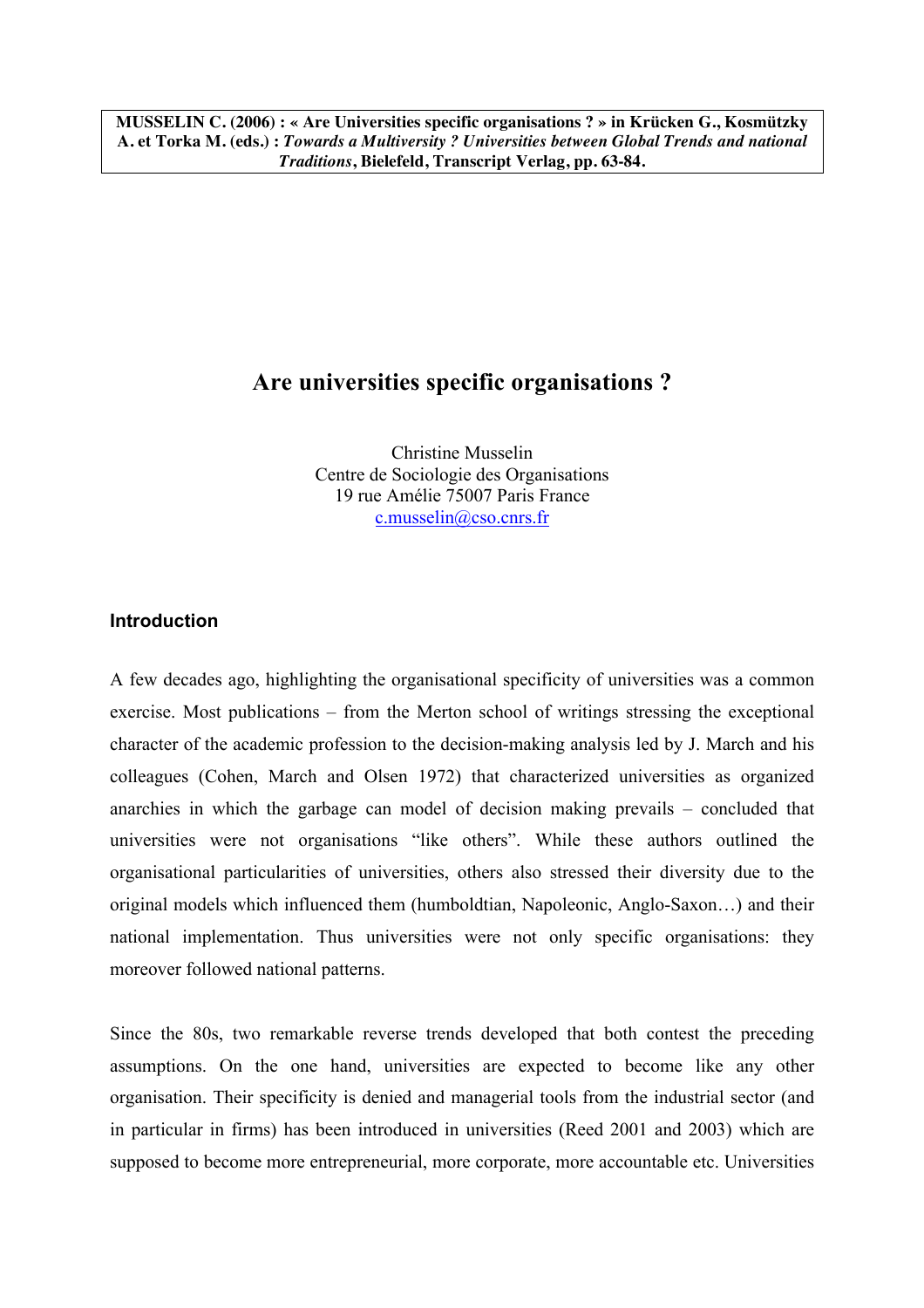have been made less "sacred"; they are denied their exceptional character and asked to go through "economic rationalisation" and an "organisational shift". On the other hand, this general trend should weaken the influence of the national models and therefore reduce the organizational variety among universities.

But how far does this trend go and how successful is it? Could it mean that the resistance encountered by many of the managerial reforms and reported in almost every case study show that, even if less "special" than was thought some decades ago, universities nevertheless possess organisational characteristics that distinguish them from many other organisations? And if so, should we not better identify such characteristics?

This contribution intends to discuss such issues by once again raising some old and forsaken questions: how much do universities differ from firms or from other public services? How "universal" are those characteristics? What impact do they have on university governance? How have they been affected by the recent reforms and transformations?

To answer these questions, the paper will be structured into three parts. It will retrace the shift from specific university models to the more recent conception of universities as "ordinary organisations". Then some specific organisational characteristics of universities will be identified. Finally the impact of the latter on university governance will be explored.

#### **1. The deconstruction of university as an organisational exception**

In this section, a first part will be dedicated to a rapid presentation of the models which have been developed before the eighties to describe and analyse universities and which in most cases underlined university specificities. The second part will focus on the reverse trend that began in the eighties and required higher education institutions to renounce their organisational exception, that is to become "organisations" like others.

#### *1.1. From models of university…*

The interest of organisation theorists for universities as a research issue can be traced back to the sixties in the US. Until then, the prevailing viewpoint of the academic world focused on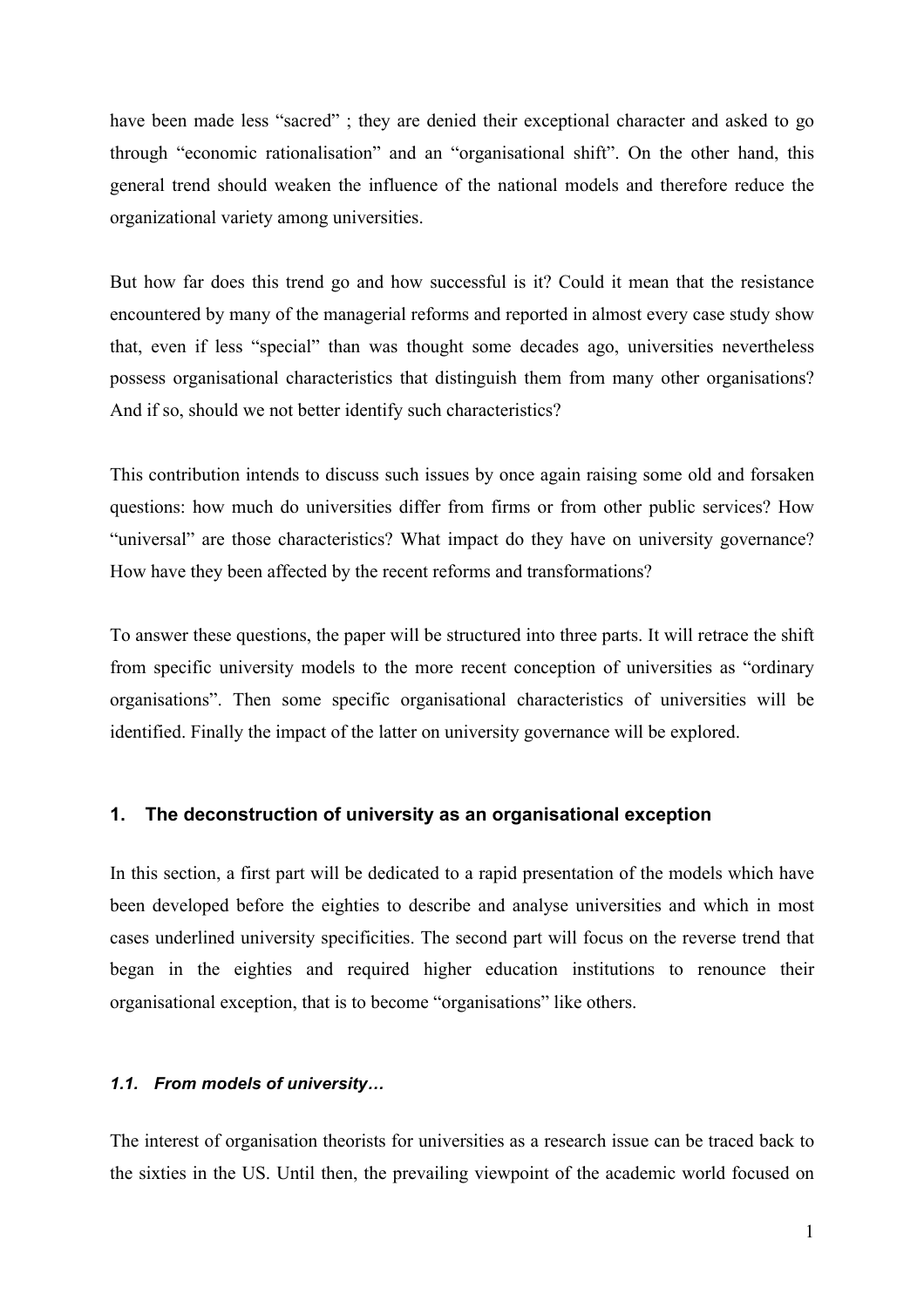its members rather than on its institutions and was dominated by the Mertonian approach. These organisation sociologists developed four different models mostly aiming at characterising decision-making processes, each model being supposed to better describe the very nature of universities than the previous ones. Some of these fundamental models led to the elaboration of a more general organisation theory.

The first one is the collegial model. In its "original" version (Goodman 1962; Millett 1962), it relied on the assumption of the existence of an academic (scientific) community sharing the same norms and values and therefore able to come to consensual decision-making and to overcome individualistic and private antagonisms. B. R. Clark expanded this conception in his paper on 'organizational saga' (1971, 1972): in his view collegiality does not only refer to the academic professional norms and values, but more broadly to those shared by all the actors involved in the same institutional community – faculty members of course, but also administrators, students, trustees, etc. – and linked by the saga of its institution, its foundation and its history. It is easy to see how such an approach is narrowly correlated to the research field which developed in the 80s and focused on university 'cultures' (for instance Chaffee 1984; Tierney 1988) further encouraging the idea that more than any other organisation, universities are characterized by the influence of specific values.

This consensual values-based vision of universities was strongly contested by G. Baldridge (1971) who stressed the political nature of decision processes and concluded that neither academic nor institutional values were able to reduce the diverging interests at hand. For Baldridge, universities are filled with conflicts and power relationships that are to be taken into account in order to understand the negotiation and political exchanges that structure decision-making. When studying budget allocation in universities J. Pfeffer and G. Salancik (Pfeffer and Salancik 1974; Salancik and Pfeffer 1974) adopted a similar perspective and further emphasized the role of power in such organisations. They concluded that the more a department was able to get support from the environment, the stronger it was in the negotiation of resources. Their study on universities became the starting points of the well known 'resource dependence' theory they subsequently developed (Pfeffer and Salancik 1978) in which they expanded their previous work on universities to other organisations.

The third model which was explored relies on the path opened by sociologists such as R. Merton (1940), A. Gouldner (1935) or P. Selznick (1949), who discussed the Weberian theory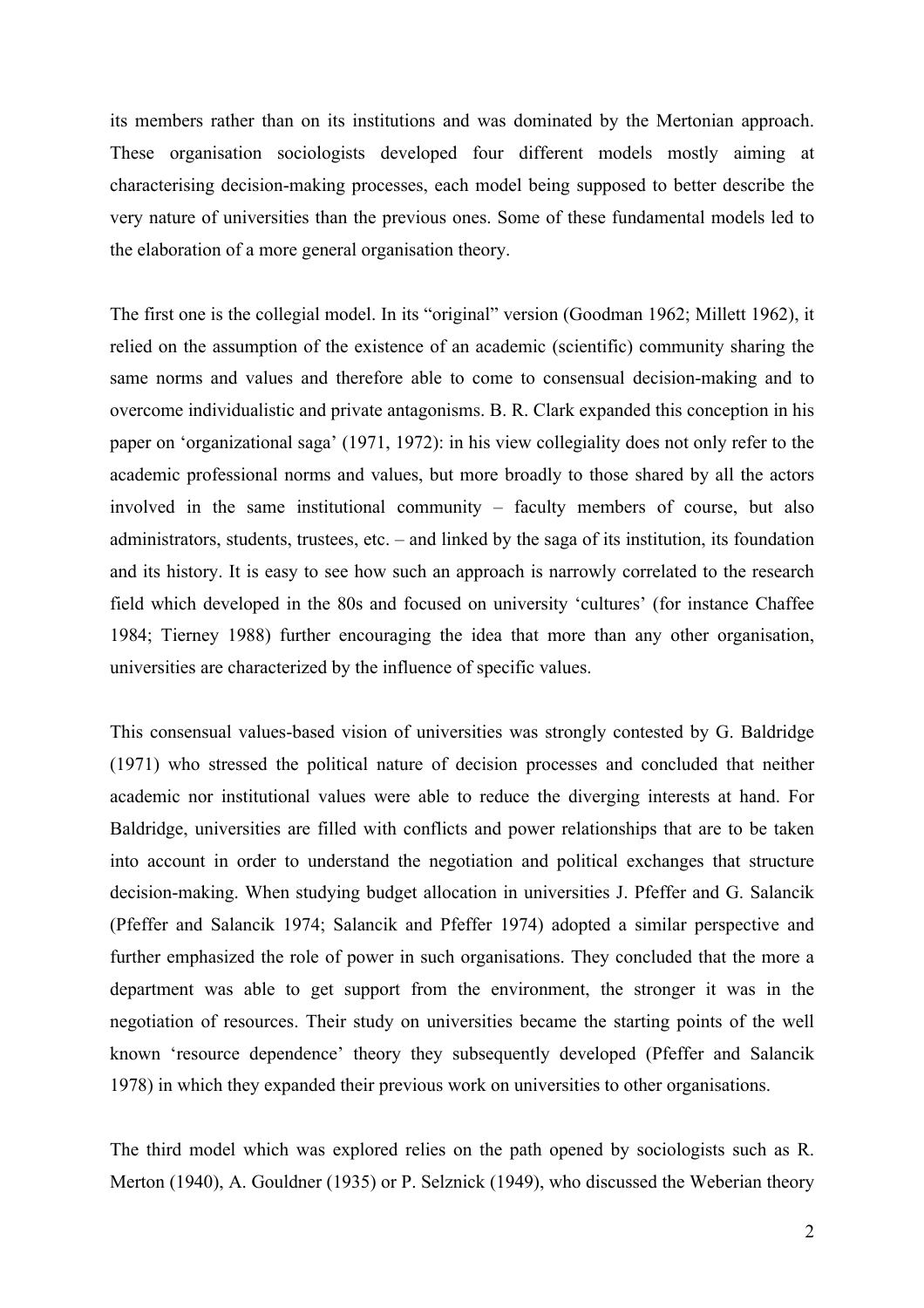on bureaucratisation. Following a similar line of questioning, P. Blau (1973) deployed such an approach to universities. He showed that they are a decentralized type of bureaucracy, and more so for the organization of teaching than for research. This conception of higher education institutions as places where 'bureaucratic' features and rational logics are also to be found was then taken up by Mintzberg (1979), who defined universities as "professional bureaucracies".

The rational as well as the political nature of decision-making in universities was finally strongly contested by M. Cohen, J. March and J. Olsen (1972; see also Cohen and March 1974) who described universities as "organized anarchies", i.e. organisations characterized by multiple goals, unclear technology and fluid participation. They attached a specific model of decision-making to these organised anarchies: the garbage can model<sup>1</sup>. It refers to cases where decision-making results from the independent intersection of four 'streams': participants, problems, choice opportunities and solutions. Two main developments derived from this contribution. First the optimal rational model of decision-making as well as the procedural model defended by H. Simon (1955) (in which participants act according to their bounded rationality and cease looking for solutions once they meet one satisfying) were deeply destabilised. When the garbage can model prevails solutions are neither optimal nor satisfying because they often are disconnected from the problems to be solved, the linear process leading from problems to solutions becomes an exception (solutions may exist before problems); the hypothesis on the (absolute or bounded) rationality of agents is left aside and replaced by the attention potential of each participant. Second, possible expansion of this model to non academic situations has been discussed: see for instance Padgett (1980) for an extension to hierarchies and bureaucracy, Sproull et al. (1978) for an application on an educational department, or the well-known adjustment of this thesis to public policies led by J. Kingdon (1984).

From the mid-1970s upwards, no new models emerged, as if higher education observers abandoned the idea of finding a new challenging model. Rather they combined the four existing approaches in three ways. First, some researchers empirically compared various universities and concluded that each of the four models could be met and that each university could be qualified by one of them. Some institutions were thus collegial, while others were

<sup>1</sup> For a discussion of this model see Musselin (1996, 1997) and Friedberg (1993).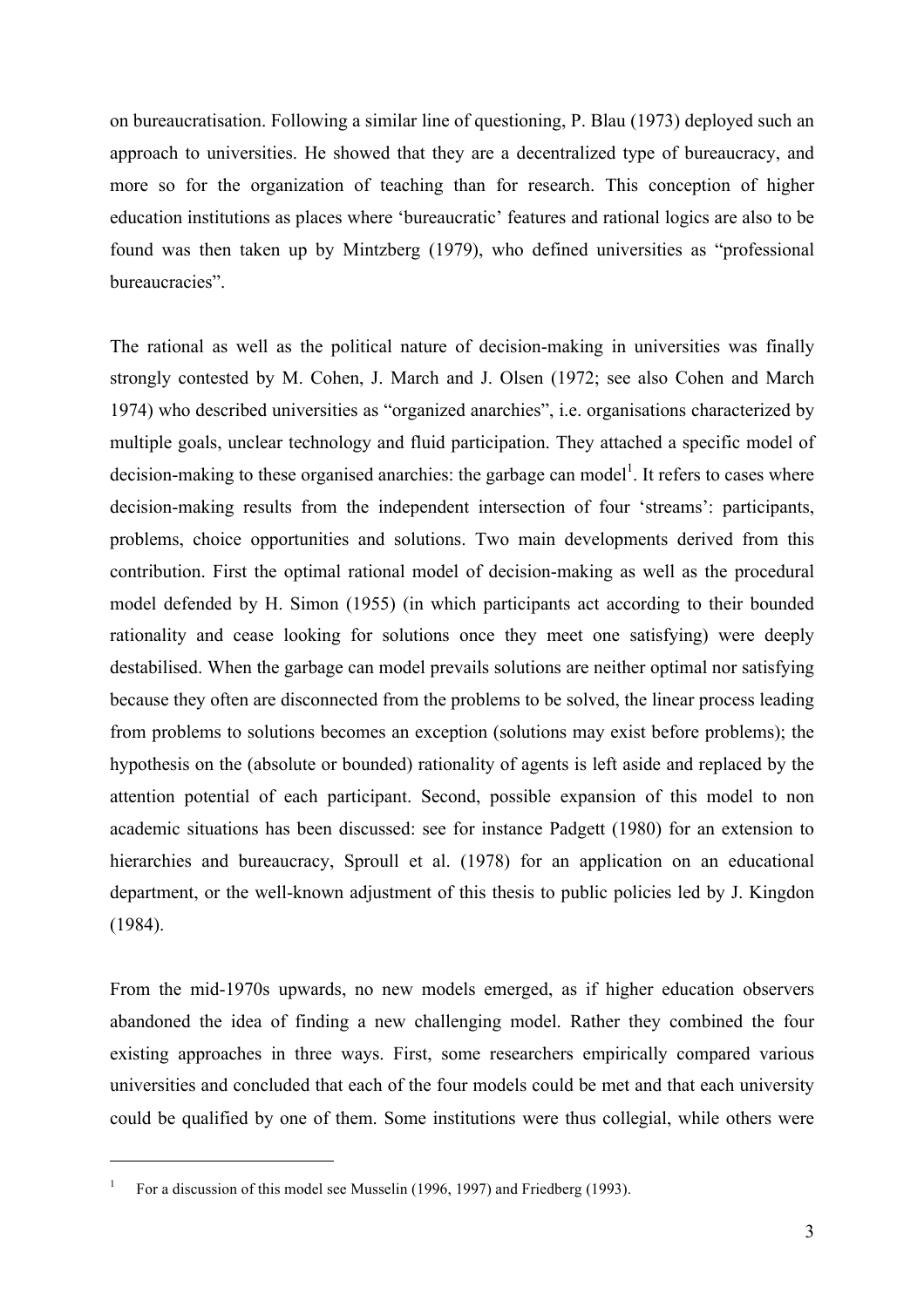rational, or political, or organised anarchies (see for instance Hardy et al. 1983 and Hardy 1989 and 1992 on Canadian universities). Typologies could then be constructed, refined and become more complex (Hardy 1990: pages 38-39 in particular). Second, some authors looked at different decision-making processes within one single university and observed that they meet one or the other model according to the domain under study (funding, teaching, research, etc). These authors (for instance Davis and Morgan 1982; Taylor 1983; Ellström 1983; Birnbaum 1988) concluded that the specificity of universities was to shelter different models of decision-making. Third some dynamic hypothesis were proposed by authors like I. McNay (1995) or D. Braun and F.-X. Merrien (1999) who suggested that, collegiality and bureaucracy were two successive stages experienced by universities before they shifted more recently to the corporation and to the entrepreneurial models.

This last perspective already announces the reversal which developed in the eighties. Beforehand, sociologists used universities as extreme case studies allowing the identification of organisational models that, in some cases, were further developed and adapted to other organisational situations. Recent decades are characterized by a denial of the specificity of the universities and by the importation of non academic models (corporation model, entrepreneurial model, managerial model, etc.) in universities.

This transformation of the literature is linked to the evolution of the role of universities in our societies, but it is also a normative shift. Both orientation, pushing for the identification of university singularities or denying them, include some ideological and normative views from their authors. When describing universities as collegial entities, authors relied on their observations but at the same time were convinced that universities should be collegial. Notions like "organized anarchy", "garbage can model" (Cohen, March, and Olsen 1972) or "loosely coupled system" (Weick 1976), clearly – intentionally? – gave credence to the idea that such institutions are not ordinary ones and in a way intended to discourage the appointed presidents as well as public authorities to try to steer them. Reciprocally, the current credo about the necessity for universities to conform to models imposed on them is supported by rather objective factors (the transformation of higher education systems into mass education, the public finance crisis faced by developed countries…) but also includes more normative perspectives about the emergence of knowledge societies, the role of the university in such societies, the new public management rhetoric, etc.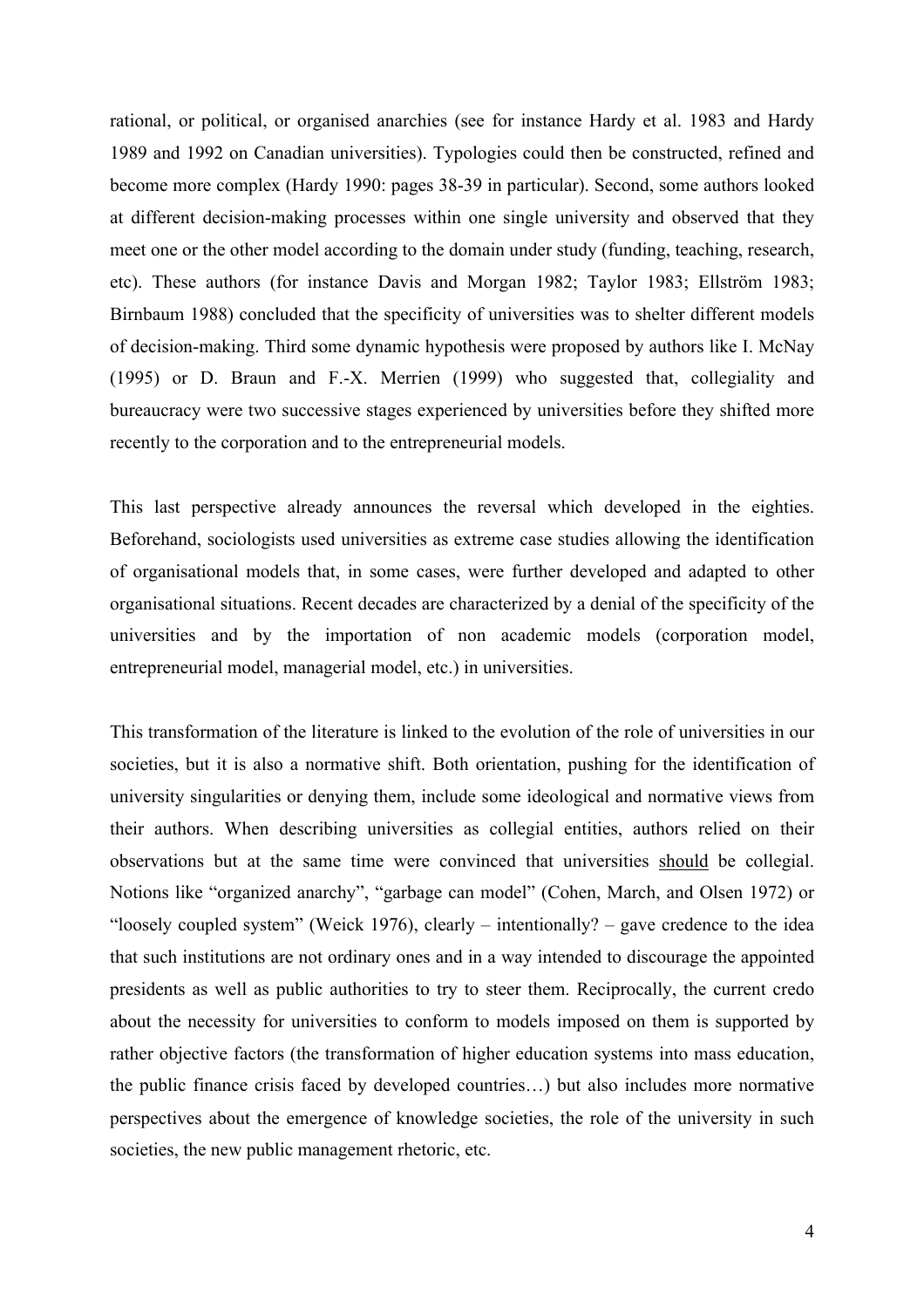#### *1.2. …to universities as organisations*

 $\overline{a}$ 

In order to avoid the laborious<sup>2</sup> description of the "new" models, I shall focus on the main mechanisms involved in the reforms aimed at transforming universities. In this perspective, N. Brunsson and K. Sahlin-Andersonn (2000) provides a useful analytical framework when they suggest considering these transformations as attempts at "constructing organisations".

For the two authors, this first implies the construction of identity and in particular the strengthening of autonomy: this has been one of the principal mottos of most higher education reforms, leading public authorities to delegate decisions they previously controlled and to incite universities to become less dependent on public funding. On the one hand, such an evolution goes along with the construction of boundaries: while faculty members traditionally feel much more committed to their discipline than to their university (Altbach 1996), various instruments worked at reinforcing the links between academics and their institution in the recent years. Among them, the development of internal labour markets (Musselin, 2005a) played a powerful role, but the introduction of accounting and management software tending to harmonize the individual practices also had an impact by "linking" university members by the same "tools" and by better defining who is inside and who is outside. On the other hand, such an evolution also encouraged "being special": each university should now reveal its difference, look for differentiation, put forward its specificities and advantages in strategic plans emphasizing their singularities and their "distinctiveness" (Musselin 2004).

For Brunsson and Sahlin-Andersonn "constructing organisations" also means building a hierarchy. This happened in universities through the emergence and implementation of more coherent institutional policies. Each institution being expected to develop a common project with shared priorities, it encourages more coordination as well as more control on individual behaviours in order to keep them coherent with the overall institutional project. This is achieved thanks to a strengthened executive leadership and a reduced influence of deliberative bodies (Kogan and Hanney 2000 for the United Kingdom, de Boer and Goedegebuure 2001, for the Netherlands). The role expectations towards academic leaders also changed. From *primus inter pares* intended to arbitrate between internal oppositions and to defend the

<sup>2</sup> Laborious because those models are not as strongly characterized as the four "university" models described above. The distinction between the corporate model, the managerial model, the entrepreneurial model, the learning organisation model, the service university model (and probably some others) deals much more with nuances than with identified and well established differences.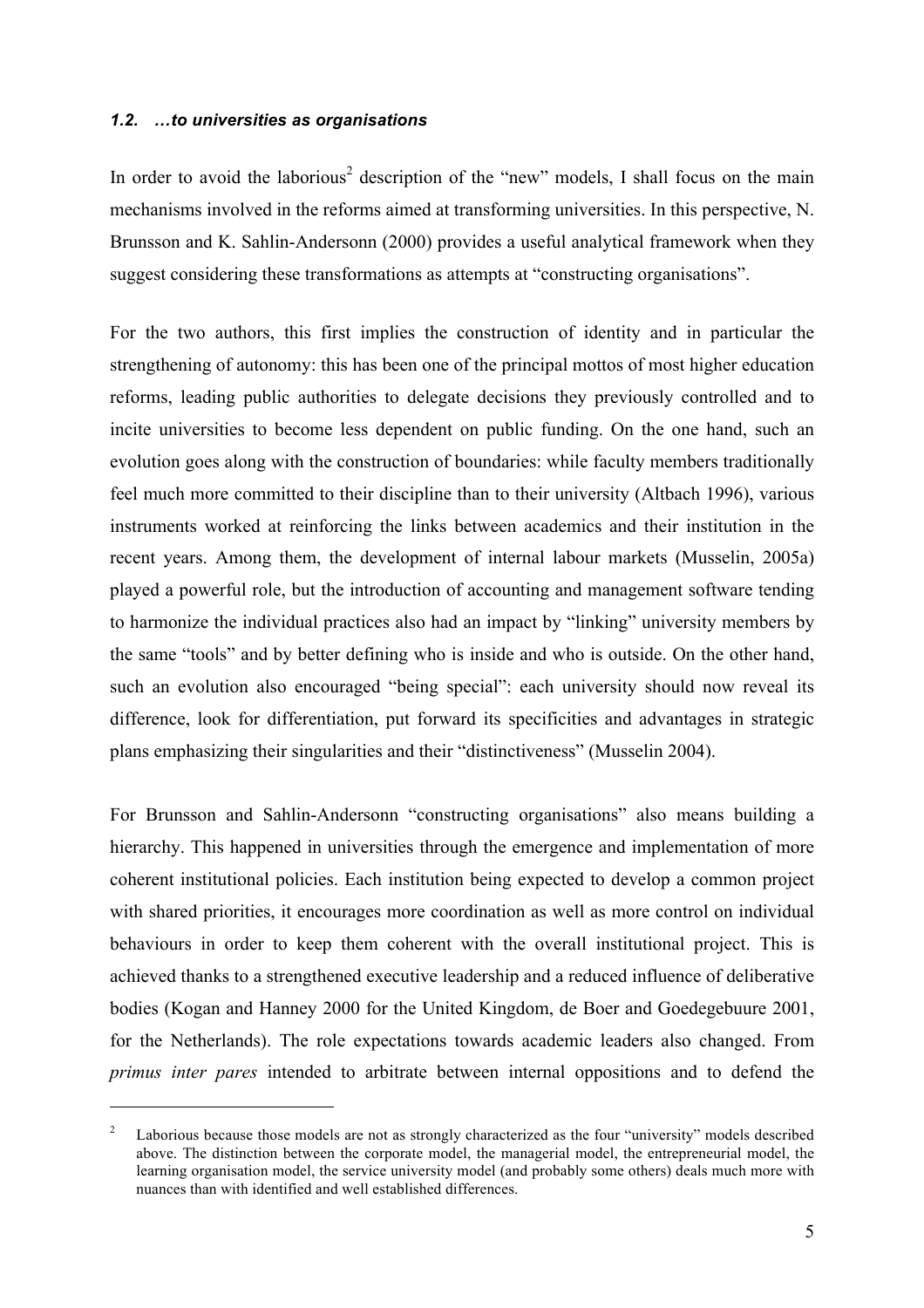interests of their community, academic leaders are asked to become managers with new competences: academic recognition is supplanted by management skills.

The construction of rationality (setting objectives, measuring results and allocating responsibility), the last process considered by Brunsson and Sahlin-Andersonn in constructing organisations, finally also occurred in universities. While their inability to set objectives was previously described as one of their main feature and specificity – M. Cohen, J. March and J. Olsen (1972) spoke of "problematic preferences" – they are now expected to select among their always more numerous (Gueissaz 1999) and incompatible goals and to define their specific profile. Differentiation is a rationale for this objective but it is also a way to motivate universities to conform with the schemes of action prevailing in other organisations and to define objectives, set the means necessary to reach them, act, and evaluate the outcomes. This thus tends to rationalise the production process within universities and to promote notions such as responsibility, relevance, accountability etc.

Many features therefore document the existence of a trend transforming universities into organisations. Our argument is neither to contest this trend nor to criticise it but to observe that, surprisingly, this powerful evolution seems to have rather little impact on universities. As a matter of fact, many empirical studies analysing the concrete effects of these transformations come to question their "true" impact<sup>3</sup> at the institutional level but even more at the individual level (see for instance, Bauer et al. 1999, Bleiklie et al. 2000, de Boer 2001 and 2002, Henkel 2000, Kogan and Haney 2000, Mignot-Gérard and Musselin 1999, 2000 and 2002, Reed and Deem, 2002).

The high number of studies showing the limits of change processes is certainly not typical for universities. In all organisations, implementing change is challenging and encounters resistance. Universities do not escape this organisational trend. Nevertheless, it will be argued in the next section that some specific characteristics of universities further complicate the change processes pushed by the reforms and consequently affect the management (or governance) of such institutions. It is important to identify them, not to say that universities

<sup>3</sup> They also stress that the apparent convergence among the reforms launched, in fact results in national developments and implementations, often strengthening the individual characteristics of each national systems and increasing the organisational divergences between universities located in different countries while at the same time accentuating the differentiation within a single country (Kogan *et al.*, Musselin 2000).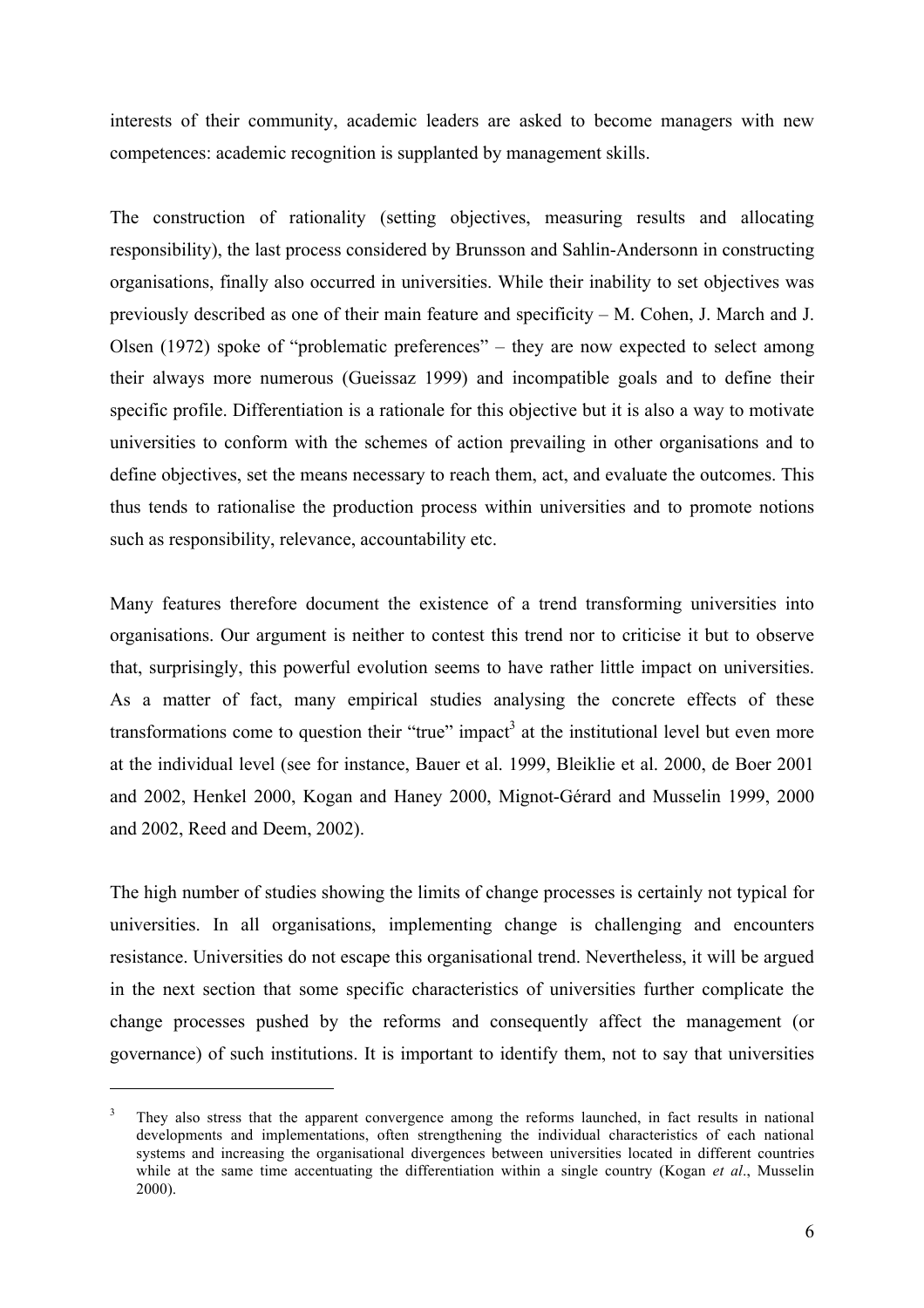are so specific that one should not even think of transforming them, but to better understand why the current reforms are facing problems and the kinds of difficulties they encounter.

### **2. Organisational specificities of universities**

It will be argued that two characteristics (that can hardly be simultaneously observed in other industrial activities) are specific to universities. First, academic tasks are functionally loosely coupled. Second, teaching and research are unclear technologies.

#### *2.1. Functional loose coupling characterises both teaching and research activities*

Functional loose coupling refers to the low level of cooperation and coordination required by teaching and research activities within higher education institutions (Weick 1976). In few other work places, if any, is it as frequent to ignore what colleagues seated next door are doing and observe so little influence of the activities of those colleagues on one's own tasks. For instance, academics know very little about what is taught by their colleagues in the curricula in which they are involved: thus it has little influence in the preparation of their own teaching. Some disciplines are of course less affected than others by this. In a study recently led on French academics<sup>4</sup> (Becquet and Musselin, 2004), we observed that physicists constitute small teaching groups (around five persons) among which one is responsible for the lecture courses, while others prepare the related discussion groups with the physicist giving the lecture. But they do not work with the other groups in charge of the other lecture courses. Furthermore, such an embryonic collaborative work is completely absent in some other disciplines under study, such as management or history.

This distinction also works for research activities. Team work is rare and when it exists (as in experimental physics or biology for instance) it is limited to small groups within which cooperation is intensive. But between these groups cooperation remains vastly poor. More frequent and more developed cooperation generally occurs with groups/individuals in other universities, within national or international networks.

It concerns four disciplines: physics, biology, management and history.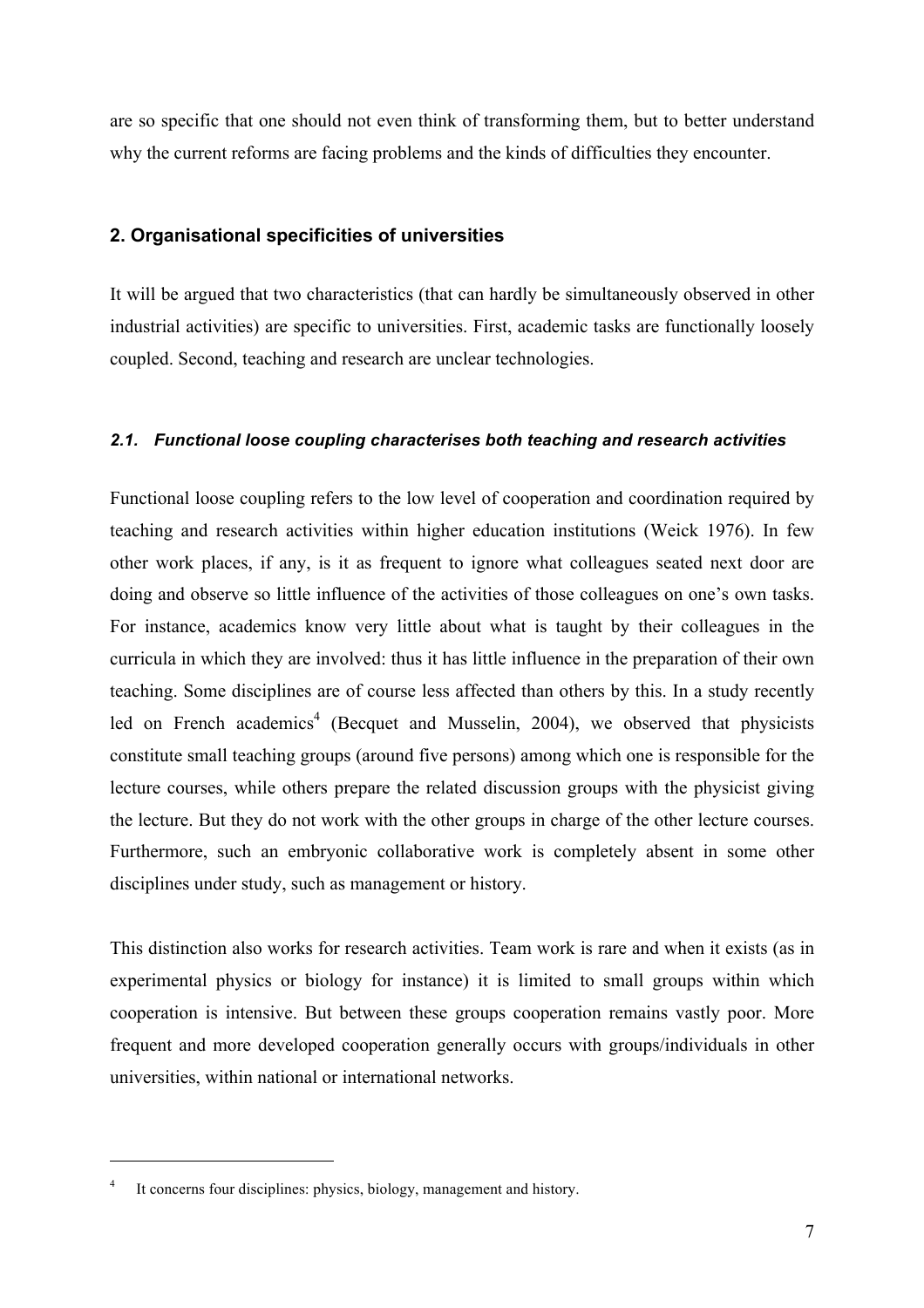As shown by the recurrent complaints about the lack of multi-disciplinarity, interactions between entities belonging to different disciplines or located in different units (department, faculties...) are not "natural" and hardly binding. The interdisciplinary research entities which were recently created in French universities (often called *Institut fédératif de recherche*) perfectly illustrate the limits of such initiatives: their introduction (often associated with the dedication of one single building to house the different teams) hardly encourage more contacts and co-team work (Mignot-Gérard 2003).

The very nature of teaching and research activities explains such observations: they can be developed in rather strong isolation and share characteristics with craft activities<sup>5</sup> as defined by M. Granovetter and C. Tilly (1988). But it should not be forgotten that this specific character is also socially constructed, i.e. reinforced by academics themselves. They do all they can to keep cooperation and coordination among them to a minimum thanks to three main strategies. First, they coordinate only when it can not be avoided: for instance when courses have to be allocated, or when a collective activity report has to be written and submitted to some assessment procedures. But even such compelling devices may be diverted and managed in a way that limits collective work to a minimum (Henkel 2000). Analysing the teaching assessment led by the British Quality Assurance Agency (QAA), B. Cret (2003) observed that within the concerned academic departments, the preparation of the report to be sent to the QAA could be left to one single faculty member and that no common reflection or work was led. A second strategy to avoid cooperation consists in being reluctant to provide detailed information about the content of one's activity. Thirdly, the best way to avoid others' intrusion is to respect others' autonomy (intimacy), i.e. not to look at or to discuss course content, not to interfere with research programmes, etc.

Keeping cooperation among faculty members of the same university to a minimum is furthermore facilitated by the diversification of resources. The less faculty members are dependant on the resources provided by their institution, the less cooperative they can be and the less obliged they are to get involved in the internal "political" games for resources.

<sup>5</sup> "In craft industry (…), either one worker makes the whole object or supervisors coordinate the work of specialists who have complementary skills" (Granovetter and Tilly, 1988: 184).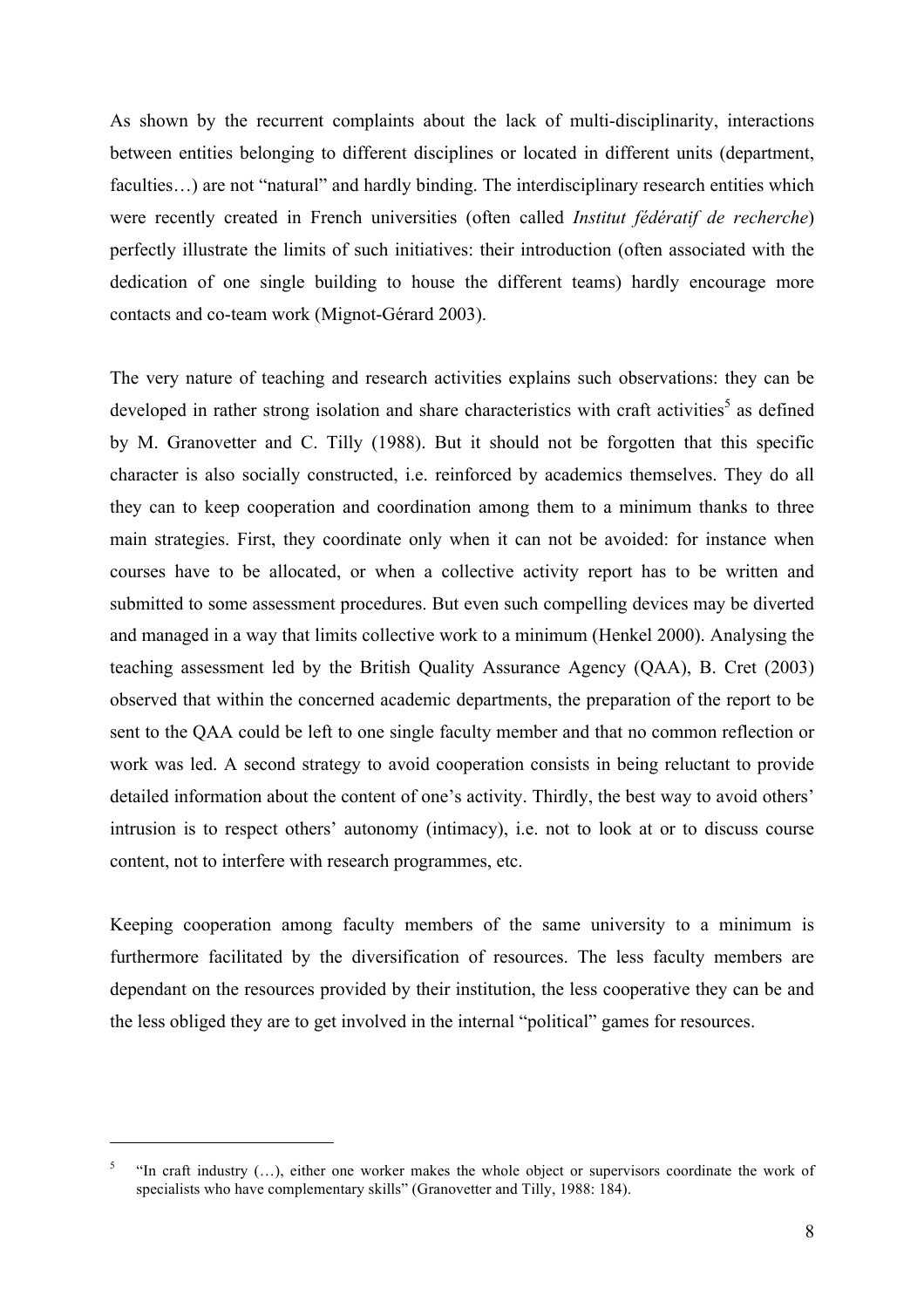#### *2.2. Unclear technologies*

The second specific character of academic work relies in the fact that teaching and research are rather unclear technologies. This partly results from the capacity of academics to resist and argue against rationalisation attempts but is also linked to the intrinsic nature of such activities. Two dimensions participate to this unclear character.

#### **a) Teaching and research are complex processes which are difficult to grasp**

As for functional loose coupling, this characteristic is partly "constructed" and partly "intrinsic" to these activities. It is partly constructed because academics maintain opacity and because academic work has rarely been studied. It is only recently that teaching and learning in higher education institutions became a research theme. And there is probably a lot that could be done to better investigate what is involved in teaching. The reluctance of academics to open their lectures to researchers, the belief in teaching as a "private" autonomous activity, the quasi sacred character that was often attributed to such activities, prevented them from pedagogical and didactical research for a long time and still can discredit the relevance of studies that would look at such activities as sociologists considered workers on the shop-floor

Research activities have been less protected from investigation than teaching. The anthropology of science (Latour and Woolgar 1979, Latour 1987) and the "strong programme" (Bloor 1976) in particular paved the way to more concrete approaches of research activity and made scientists less "sacred". Nevertheless, even if they deconstructed the heroic figure of the scientist, the latter remains the principal actor, the network-builder (Callon 1989) and these approaches still contribute to pointing at the irreducible specific character of science (while denying it at the same time). They also do not completely open the "black box" and research is still an obscure process, even when wonderful descriptions have been written (cf. Knorr-Cetina 1996 for instance). Furthermore, such approaches only focus on one aspect of academic activities (research), ignoring the others and to do not explain how faculty members arbitrate among them.

If we definitively lack studies on teaching and research, these activities also bear intrinsic characteristics that make them difficult to grasp.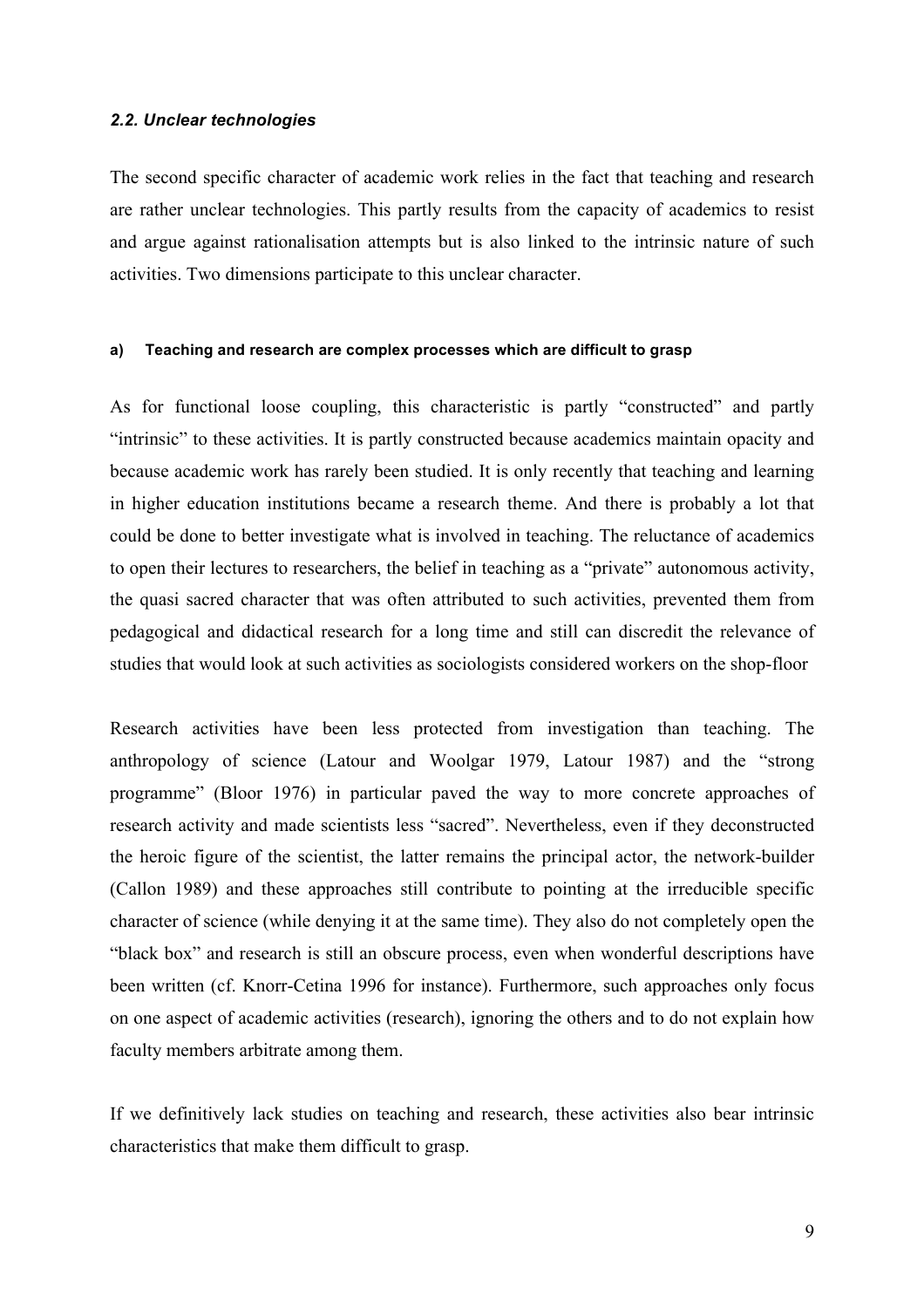First, research and teaching are simply difficult to describe. Sociologists can certainly improve their methodological tools to better succeed in describing them but a large part of such activities can not be "studied" such as other tasks.

Second, because they are not described, they can hardly be prescribed. Up to now, competencies in such activities are mostly acquired through doing by one's self, observing others, submitting results to senior colleagues, having them discuss in seminar, etc. It still remains informal, person-based, unstructured. Books entitled "how to prepare a thesis" provide fine tricks but they can not explain how to write a thesis in the way technical notices tell us how to use a mobile phone. Again this specificity should not be overestimated: some aspects or some advice can indeed be "taught" and formalised about writing papers, preparing a lecture, behaving with students etc. Therefore training young academics for their future activities, personal development courses, support to teachers confronted with difficult class situations, etc. should be expanded. Nevertheless, many aspects escape prescription and set limits to in-depth rationalisation processes.

Third, because teaching and research are difficult to describe and difficult to prescribe, they are also difficult to reproduce. One can relate how Cricks and Watson (Watson, 1998) discovered the double helix structure of the ADN and thus how they win a Nobel prize but it is impossible to reproduce the same process for another scientific enigma and to prescribe how to become a Nobel prize winner. The same is true for teaching.

Therefore, even if we have to recognize that there long has been an overestimation of the mysterious individual part of talent and "personal touch" in teaching and research, it would be misleading to completely deny that the production technology involved in teaching and research has nothing specific. The inaccuracy of those two extreme positions has clearly been stressed by the development of on-line curricula. On the one hand they proved that some teaching can partly be rationalised, formalised, reproduced and be supported by technologies. But on the other hand they often reveal the limits of such processes: in most cases, these technologies can not work without an impressive personal work from tutors and the maintenance of presential teaching (Miladi 2005a and 2005b).

#### **b) Ambiguous causal relationships between tasks and results**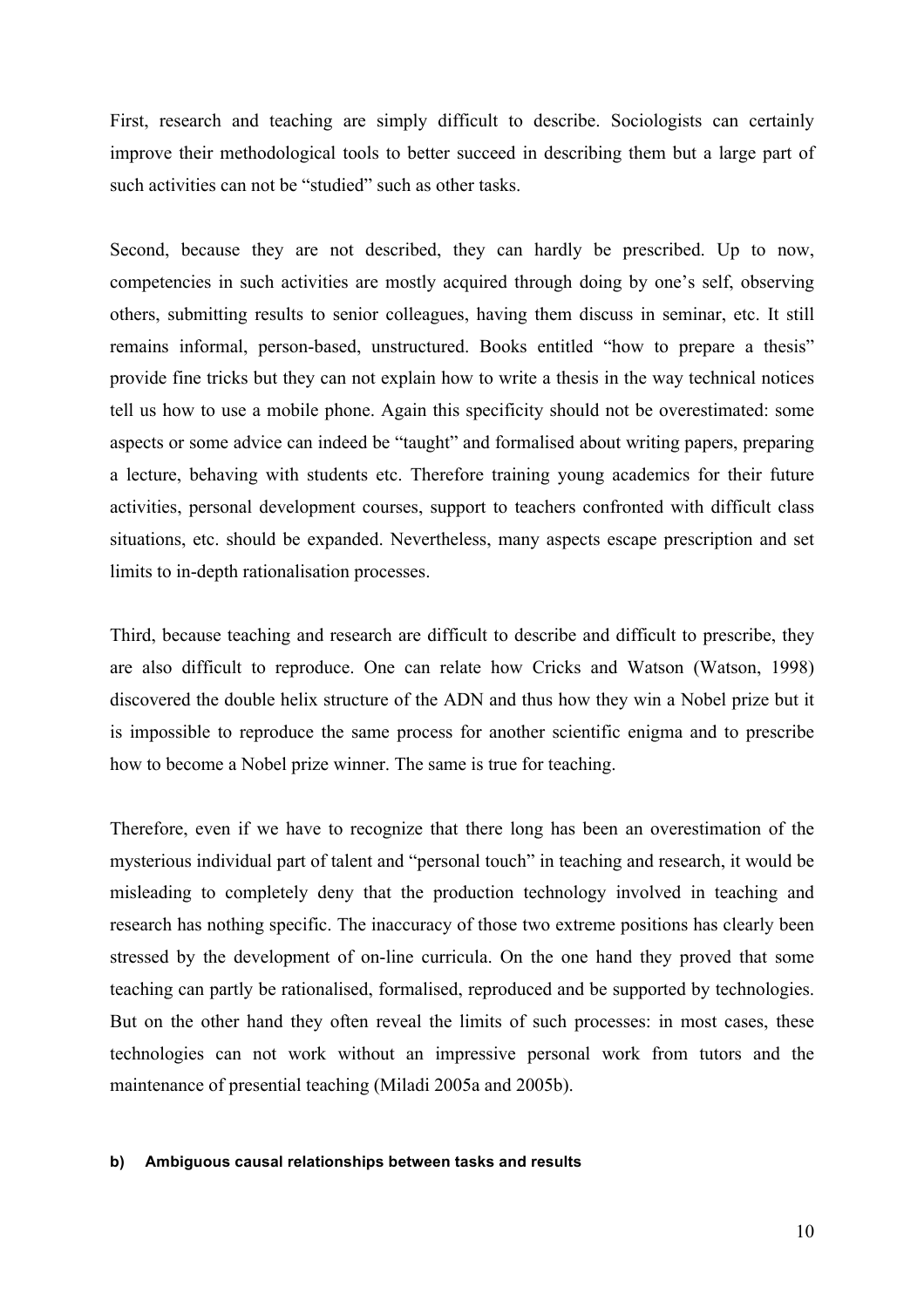The second dimension justifying the consideration of teaching and research as unclear technologies is linked to the ambiguous link between the way they are led and what they "produce". What is the influence of what is taught and how it is taught, on the students? How does it affect the acquired competencies? What is the efficiency of a teaching situation compared with another? According to the signalling theory (Spence 1974) or the human capital theory for instance (Becker 1962), the reward gained by attending an elite university (for the first) or by studying one more year (for the second) is not linked to the content of what has been taught but to the fact of having been selected by the elite university (and the positive signal this represents) or of being able to attend one more year. There is for instance no evidence that French students attending the highly selective business schools are better trained that the university students attending the management programmes: but the former get higher salaries and better job positions and this can be explained either by the fact that they passed a selective process or by the teaching they received. We miss the correct instruments to measure which explanation is relevant and therefore often rely on highly speculative interpretations.

The causal link between the way research is led and its results is all the more complex as there is no fixed definition of what constitutes "good" research. For some, it means relevant to society while for others it first has to conform with academic norms, and still for others to respect both aims. But there is also no agreement on the way research should be led to reach one objective or another.

In many ways, research and teaching thus possess certain characteristics that are not shared by other work activities. This specificity should not be overestimated (as it often was the case in the past) and the recent trends in rationalising, measuring, assessing academic activities showed that they indeed can partially be affected by these processes. Nevertheless they also strongly resist such changes and this is due to their special features. The last part of the paper will be dedicated to the implications this has on university governance and change.

#### **3. Implications for change within universities**

This specificity of academic work has a direct impact on university governance, and as a consequence, on change processes. It affects the efficiency of the tools that may be used to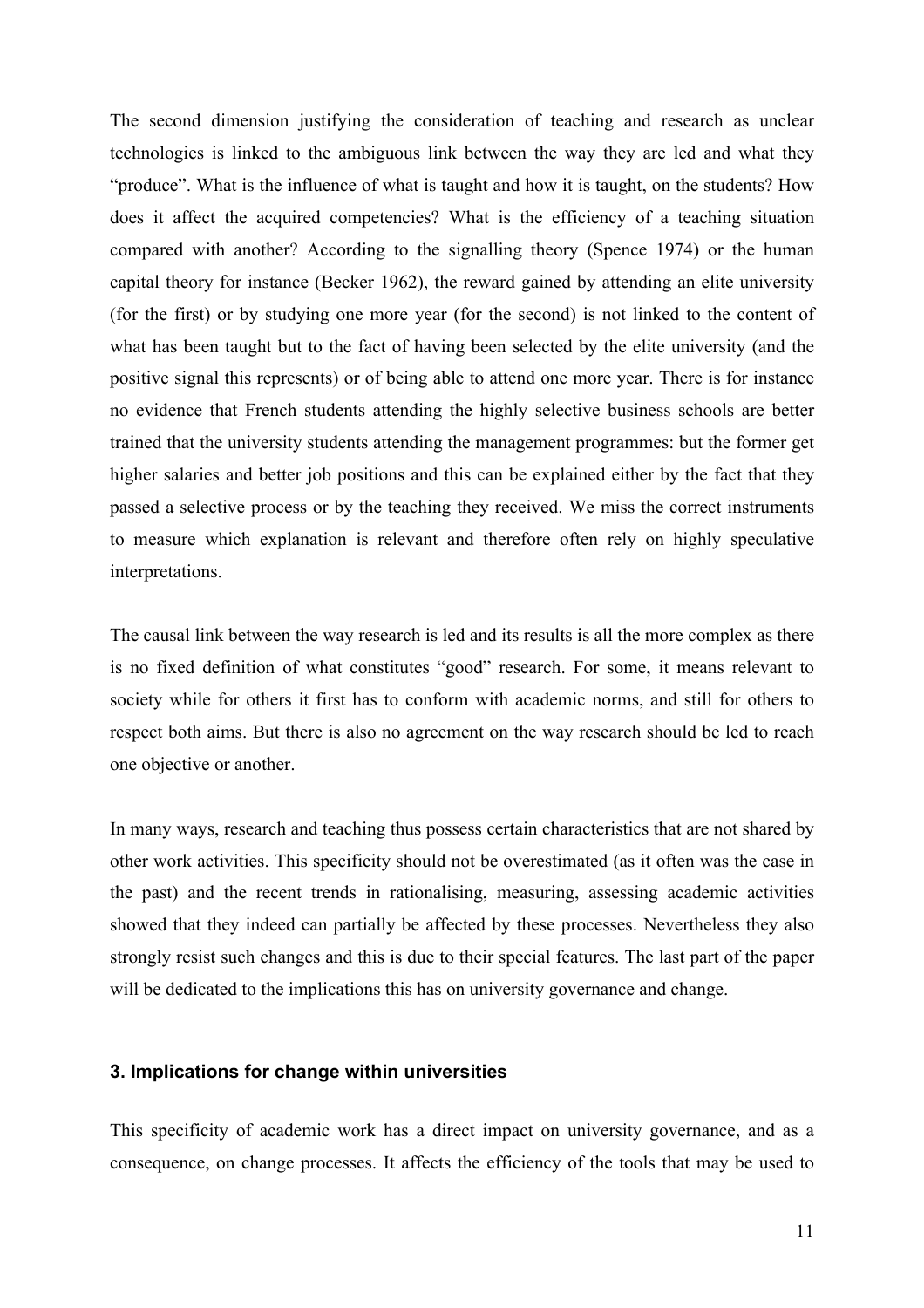transform universities as well as the exercise of leadership in higher education institutions. On the first aspect it weakens the possibility to use formal structures as a levier to reinforce coordination and cooperation. On the second it modifies the exercise of leadership and the management of change within universities.

#### *3.1. The limits of formal structures and rules in universities*

Many of the reforms introduced in universities in order to transform them into organisations led to the introduction of more rules, more procedures, new structures, new management techniques (including management software, reporting methods etc.).

In organisation theory, from the Taylorist "scientific organisation of work", to structural contingencies or to the recent "rediscovery" of institution, among many others<sup>6</sup>, such instruments are often presented as powerful means to improve organisations. Even if very different in many respects, these perspectives all consider, to a different degree<sup>7</sup>, that formal rules and structures design, foster and organise coordination and cooperation. The hierarchical structure and the borders of productive units specify who is in charge of what and how interdependent tasks are to be managed. Formal procedures moreover describe part of the productive process: which tasks come first, which follow and how, etc.

But in universities, formal structures and procedures, even if numerous, rarely favour cooperation and coordination. They hardly define what to do and how to do it because of the specific characteristics of teaching and research described above. Formal rules and structures may impose constraints, increase the bureaucratic burden, slow down the production process, etc. but they have little effect on content and even less on cooperation. To put it crudely: being part of the same unit, being managed by the same rules and having the same status does not increase the level of cooperation among the members of the unit. As a result, changing the formal structures most of the time has no effect. One of the French universities S. Mignot-

<sup>6</sup> Perspectives as historical neo-institutionalism and economic neo-institutionalism (Hall and Taylor, 1996) in a way "rediscover" the importance of (formal) structures on human behaviours.<br>The degree to which formal rules and structures succeed in limiting the actors autonomy may of course be

discussed. For instance, in the research tradition in which I was trained (Crozier 1964; Crozier and Friedberg 1977; Friedberg 1993), the capacity of rules and structures in strongly determining behaviours is put into question. It much more focuses on the way actors play with formal structures and rules and looks at how the latter in some cases act as constrains, while in other situations they became resources for the same actors.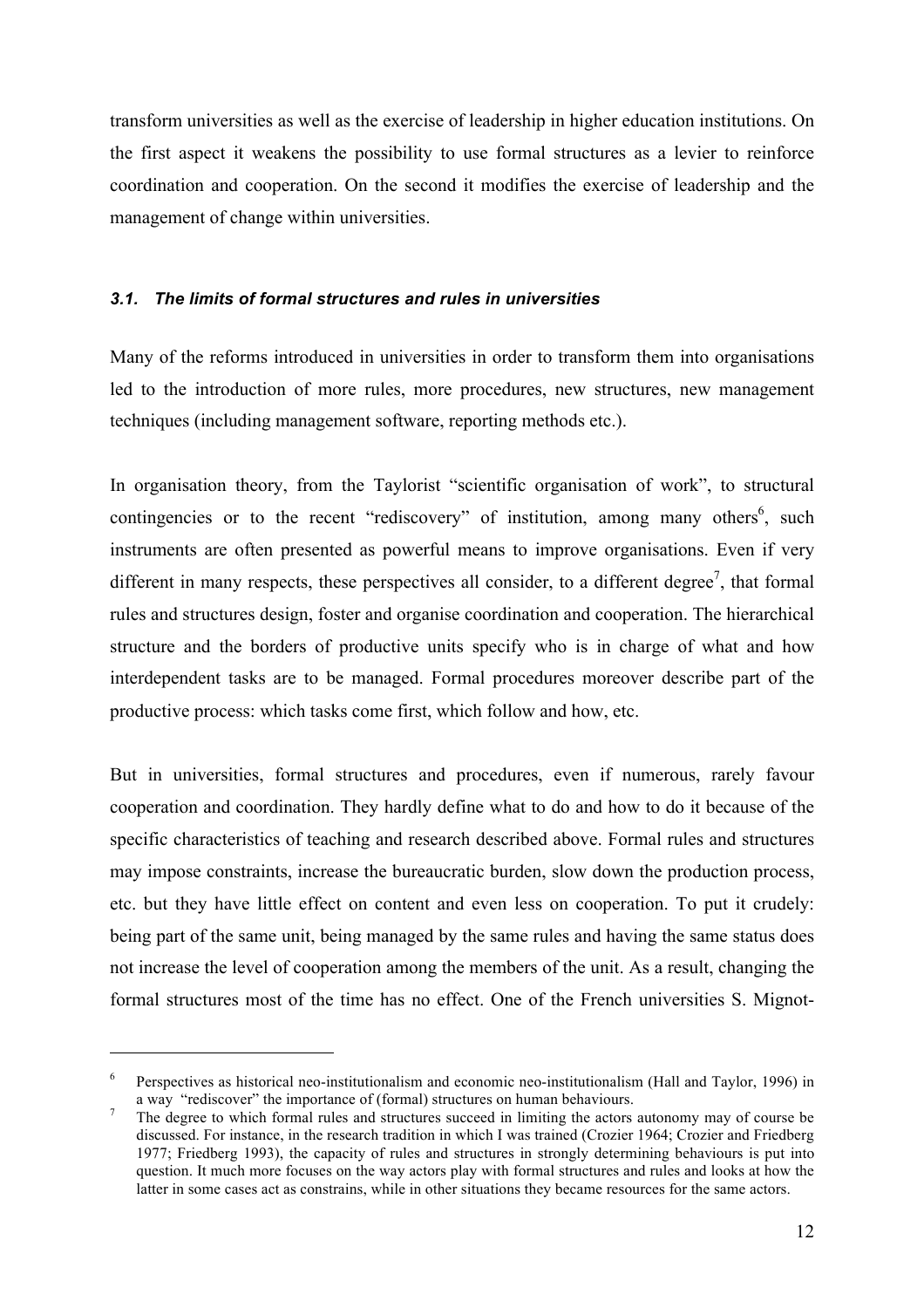Gérard and I studied (Mignot-Gérard and Musselin, 1999) provides a good example. Up to 1992, it was composed of 17 faculties. The president decided to merge many of them and they were reduced to only 5. But six years later, the new faculties were still empty shells ignored and by-passed by the departments which were still operating as before.

In universities, formal rules and structures weakly support hierarchical power. Being appointed (or elected) as an academic leader does not allow for much influence on work orientation. Even in American universities, in which the department chairs and the deans are more powerful than in most European universities (they negotiate different teaching loads, decide on differentiated salary increases, etc.), they are not directly involved in the daily allocation of work or in defining the precise content of tasks. Academics remain autonomous in shaping their own activity and the way they prefer to develop them<sup>8</sup>.

The role of formal structures and rules in universities is therefore limited by the nature of academic activities and the unclear technology incorporated in them. They nevertheless are numerous and one can wonder why, if they are not efficient? Neo-institutionalism provides us with some clues in explaining this phenomena. According to J. Meyer and B. Rowan (1977), formal structures and rules can not increase cooperation and coordination (even on the contrary<sup>9</sup>) but are a way for organisations to appear as rational, to conform with the institutional environment and to gain legitimacy. This helps understanding why universities are organised in colleges or faculties, and then in departments. Once a organisation presents this kind of characteristics, it is identified as a higher education institution. Still following this research perspective, this convergence may be explained by the fact that leading higher education institutions are organised that way and regarded as models to imitate (DiMaggio and Powell 1983). But this also helps understanding why more and more formal structures and rules are introduced within universities: it is a way to comply with the environment pressures for being more organisations alike.

In their paper on biologists and how they conceive and manage their relationships to industry, J. Owen-Smith and W. Powell (2002) for instance always present the positioning adopted by each of the faculty members they describe as a product of their personal preferences. There is no reference to their institutional situation, or to negotiations with their department or university.<br>A further interesting point for our discussion in Meyer and Rowan's paper is that they argue that conforming

with environmental myths in fact increases loose coupling within organisations. In this paper I argue that loose coupling reciprocally weakens the capacity of formal rules and structures to promote cooperation and coordination. We could then conclude that this increases their role as myths which further increases loose coupling, installing thus a kind of vicious circle.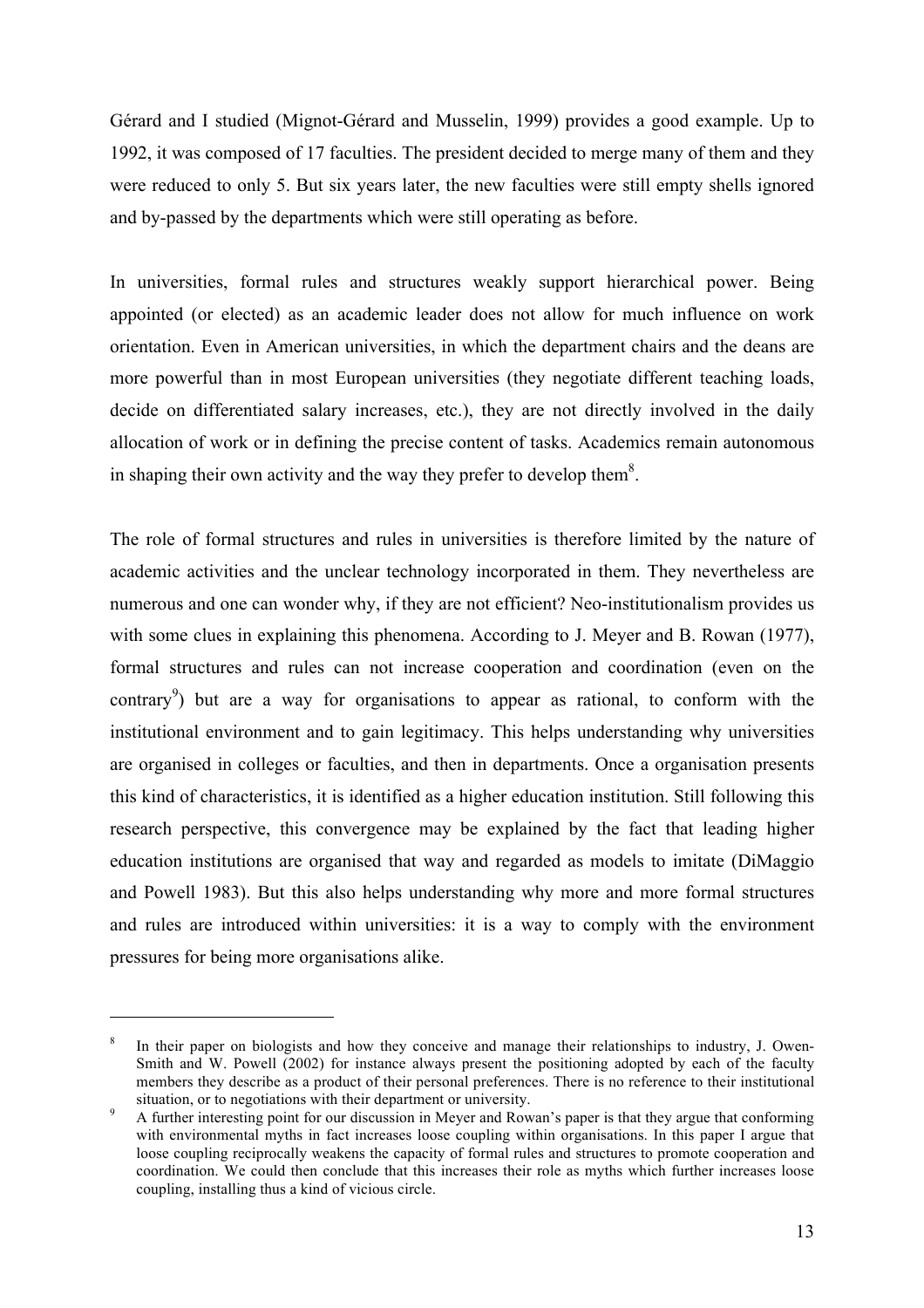But such an explanation does not highlight why strong resistance and severe conflicts arise when one attempts to change the structures. If formal structures and rules only existed to conform with institutional environments, it should be easy to merge the department of philosophy with the department of linguistics (Bleiklie et al. 2000: 197-205). Why do academics fight with eagerness against the transformation of formal structures while they always state that their department does not matter much? Because rules and structures nevertheless count! Not in fostering and prescribing cooperation but in defining territories and borders and in protecting insiders. In universities, instead of coordinating, rules and structure first have a defensive role and create protected territories (Musselin 1990). Attempts to suppress, to merge, to redesign such structures reveal this potential strength. Rules and structures build frontiers that few, if any, feel they may transgress. They do not favour cooperation but allow for defensive solidarity.

This defensive capacity provided by rules and structures in universities further explains the limited effects of the newly introduced formal devices on the institutional and on the individual levels: while trying to increase cooperation and coordination, they generally exacerbate the defensive potential of the already existing rules and structures. They strengthen the previous solidarities and generally fail to create new ones.

#### *3.2. The delicate management of change within universities*

The issue raised in the preceding section is a significant example of the governance problem faced by leaders in universities. Most of the management tools and devices they are today expected to introduce have been deployed for organisations where functional coupling prevails and where technologies are clearer. This is not the case in universities. The two intrinsic characteristics of such activities first preclude the efficiency of top-down, hierarchical leadership. Second they complicate the diffusion of change and innovation: as stressed by K. Weick (1982), loose coupling allows for important transformation to happen in one part of the system without disturbing the other parts, but at the same time it impedes the diffusion of change from one part to another.

What is then left to leadership in such organisations? A lot, providing that leaders accept to act in ways that would look unusual in other organisations. Relying on some of the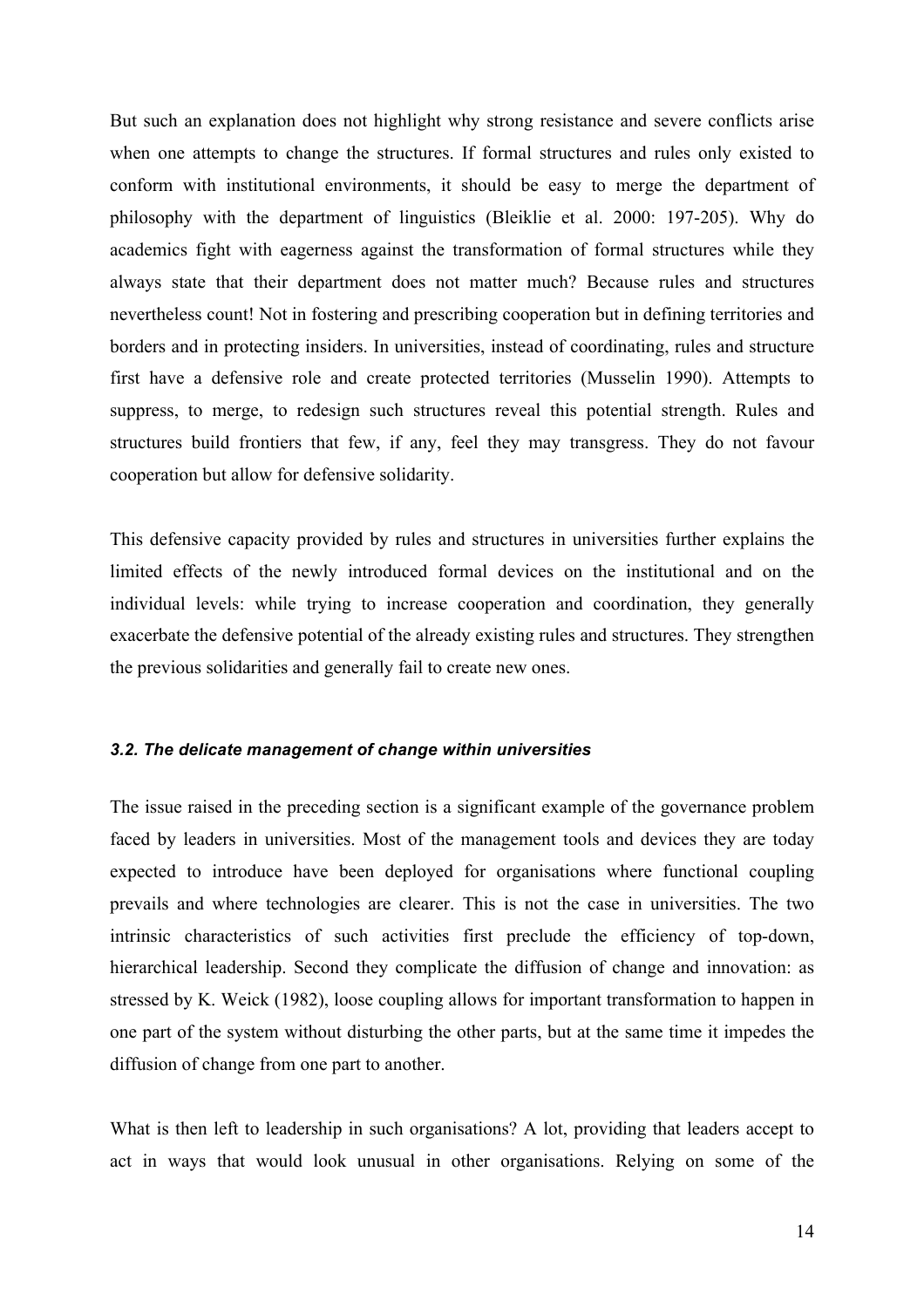conclusions of S. Mignot-Gérard in her thesis on French universities, three strategies seem rather efficient to manage change for a presidential team.

#### **a) Have a project and stick to it**

What I call "project" here is not the "rationally elaborated plan consistent with well defined goals" denounced by J. March (1974) but refers to setting a direction, focusing on some orientations, providing a certain vision<sup>10</sup> and giving an idea of the missions the university should focus on. The project itself may be centred on a specific domain or on a rather concrete application but it is always presented within a broader rhetoric arguing that such an evolution is inevitable, that everything pushes in this direction, that it is a priority for the future, etc.

S. Mignot-Gérard furthermore observed that academic leaders who manage change not only have a project aimed in a clear direction but also keep it wide enough to preserve a sense of community. They avoid excluding and sanctioning but try to bring together and find ways to convince those who are opposed.

Such projects then work like narratives that academic leaders repeat each time an opportunity is given to them. Repetition of the same visions, the same arguments, the same interpretations play a fundamental role. Keeping to them finally produces long term effects and may provide a collective framework enhancing cooperation more efficiently than formal structures..

### **b) Facilitate and incite and then reframe, rather than impose**

 $\overline{a}$ 

In universities giving orders and imposing decisions happen to be more unproductive than anywhere else. First because the weakness of the hierarchical lines (due to loose coupling) alters the diffusion of directives. Second because the efficiency of universities relies on the capacity for innovation at the bottom level. And third because it generates resistance from the "defensive territories".

<sup>&</sup>lt;sup>10</sup> It is therefore closer to the conception of leadership put forward by I. Bleiklie (2004) when he applies P. Selznick's (1958) conclusions to universities.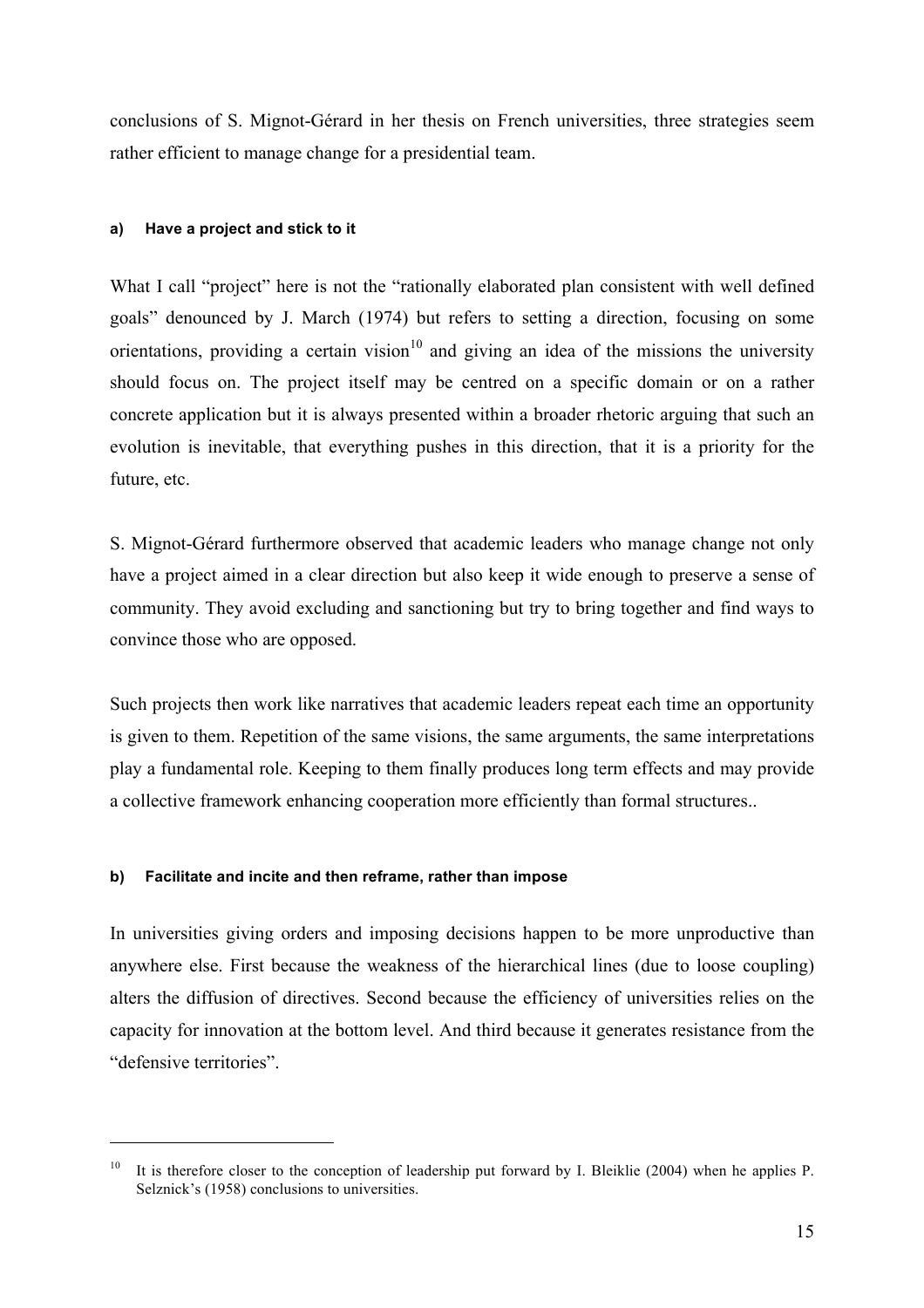Therefore the management of change not so much relies on decisions from the top than on the selective promotion of actions coming from the base. It requires a lot of attention to initiatives, demands and projects expressed at the bottom level, incentives for those initiatives to develop, a capacity to negotiate and reword or reframe the demands in a way compatible with the global project of the university.

#### **c) Prefer formal to academic criteria**

An important issue for leaders is to succeed in having influence on the protective territories defined by the formal structures and rules without provoking defensive solidarities. Introducing criteria as disconnected as possible from academic norms and automatic, often appears to be a way to avoid resistance and epistemic argumentation. It is for instance easier to find an agreement on the fact that classes with less than six students should not be continued than on assessing that this or that curricula is not acceptable.

Academic leaders may have an important role in developing such criteria and in diffusing them. It can be a way for them to implement their global project and to implement it into more concrete actions and decisions.

As shown through these few examples, the exercise of leadership in universities requires adapting to the specificities of academic work and finding adequate instruments and style rather than "simply" transferring managerial tools. In other ways transforming universities into organisations is possible at the same time one creates appropriate ways to do it.

#### **Conclusion**

Our main question at the beginning of this paper was: Are universities specific organisations? My answer is "Yes". I argued that it is linked to the characteristics of teaching and research activities but also that this explains the limited effects of the recent reforms aimed at constructing universities into organisations by imposing non academic models on them.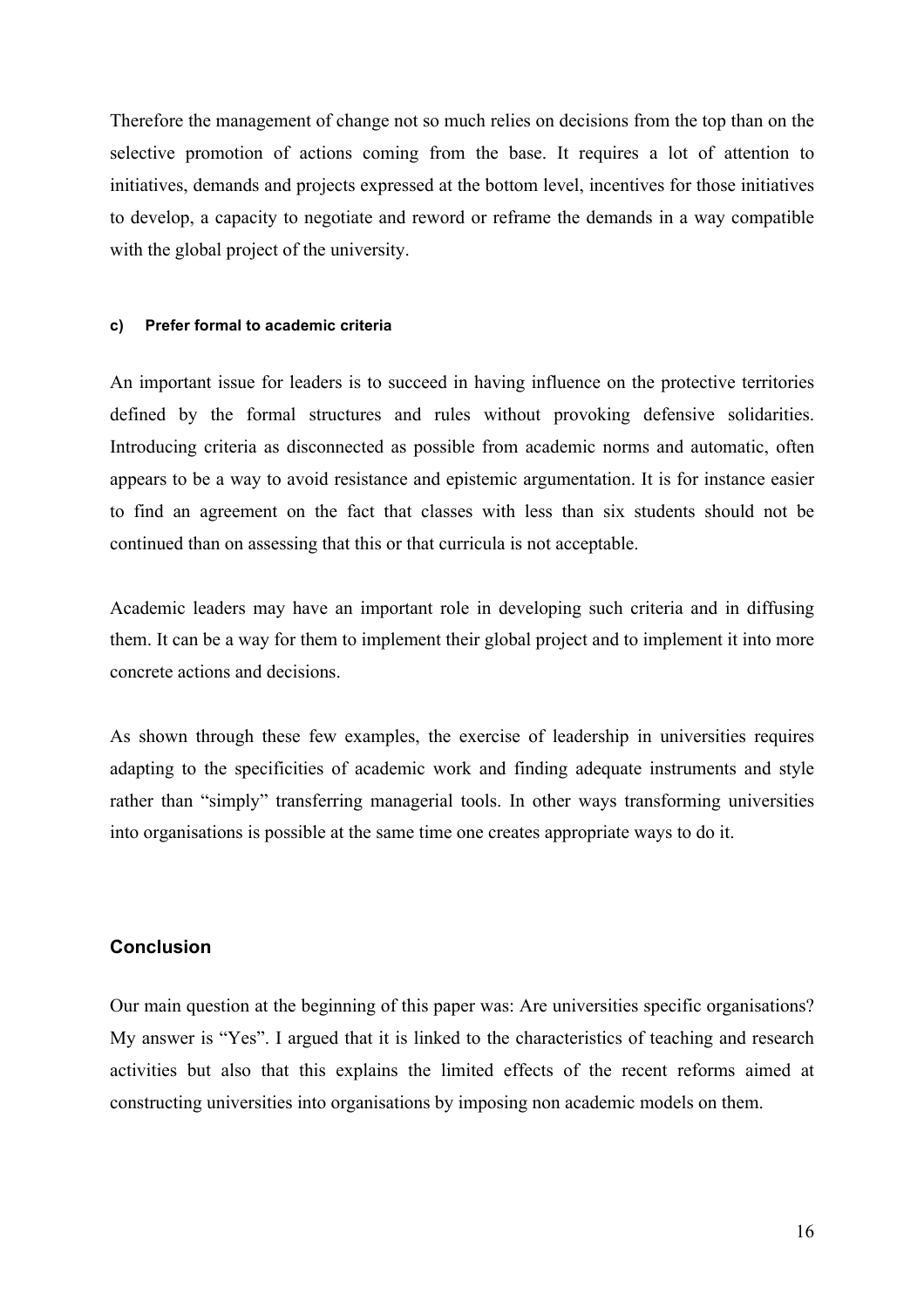Such a conclusion is not intended to disqualify the introduction of managerial tools and practices within universities. It simply stresses that the specificity of universities should not be ignored and that change should build on their specificities. Rather than being considered as obstacles for change and rather than fighting against them, they should be used as strengths and as resources.

At a less pragmatic level this lessens the potential influence of the global model of organising that developed within the last decades. It is most of the time absorbed by the national characteristics of each university system: the twenty years of converging national reforms experienced by the European higher education systems sometimes produced radical changes but they were never paradigmatic (Hall 1993): they led to evolutions rather than to "revolution", so that the new solutions and tools were aggregated to those existed and did not replace them (Musselin 2005b and 2005c). As a result, despite convergences in the objectives and rationales of the reforms, they often increased the scope of divergences among those countries<sup>11</sup>. The organizational characteristics of universities furthermore create an obstacle to the transformation of the institutional environments into concrete practices. Increasing loose coupling between the overarching global model for higher education and the universities seems rather plausible in the near future.

#### **References**

 $\overline{a}$ 

- Altbach P. (ed) (1996): *The International Academic Profession. Portraits of fourteen Countries*, Carnegie Foundation, San Francisco, Jossey-Bass Inc.
- Baldridge J.V. (1971): *Power and Conflict in the University*, New York, John Wiley.
- Bauer M., Marton S. Askling B. and Marton F. (1999): *Transforming Universities: Changing Patterns of Governance, Structure and Learning in Swedish Higher Education*, London and Philadelphia, Jessica Kingsley Publishers.
- Becker G.S. (1962) : « Investments in Human Capital: a theoretical analysis », *Journal of Political Economy*, 70, pp. 9-49.

Becquet V. and Musselin C. , C. (2004): *Variations autour du travail des universitaires*, Convention MENRT 20022007, ACI: « Travail », rapport d'enquête CSO, Paris.

- Birnbaum R. (1988): *How does College work*, Sans francisco, Josey Bass.
- Blau P. (1973): *The Organization of Academic Work*, New York, Wiley-Interscience.
- Bleiklie I. (2004): « Institutional Conditions and the Responsibilities of Universities »,  $17<sup>th</sup>$ CHER Conference, University of Twente, September 2004.

<sup>&</sup>lt;sup>11</sup> Just to take an example : the distance between the French and the English higher education systems is bigger today than by the end of the seventies.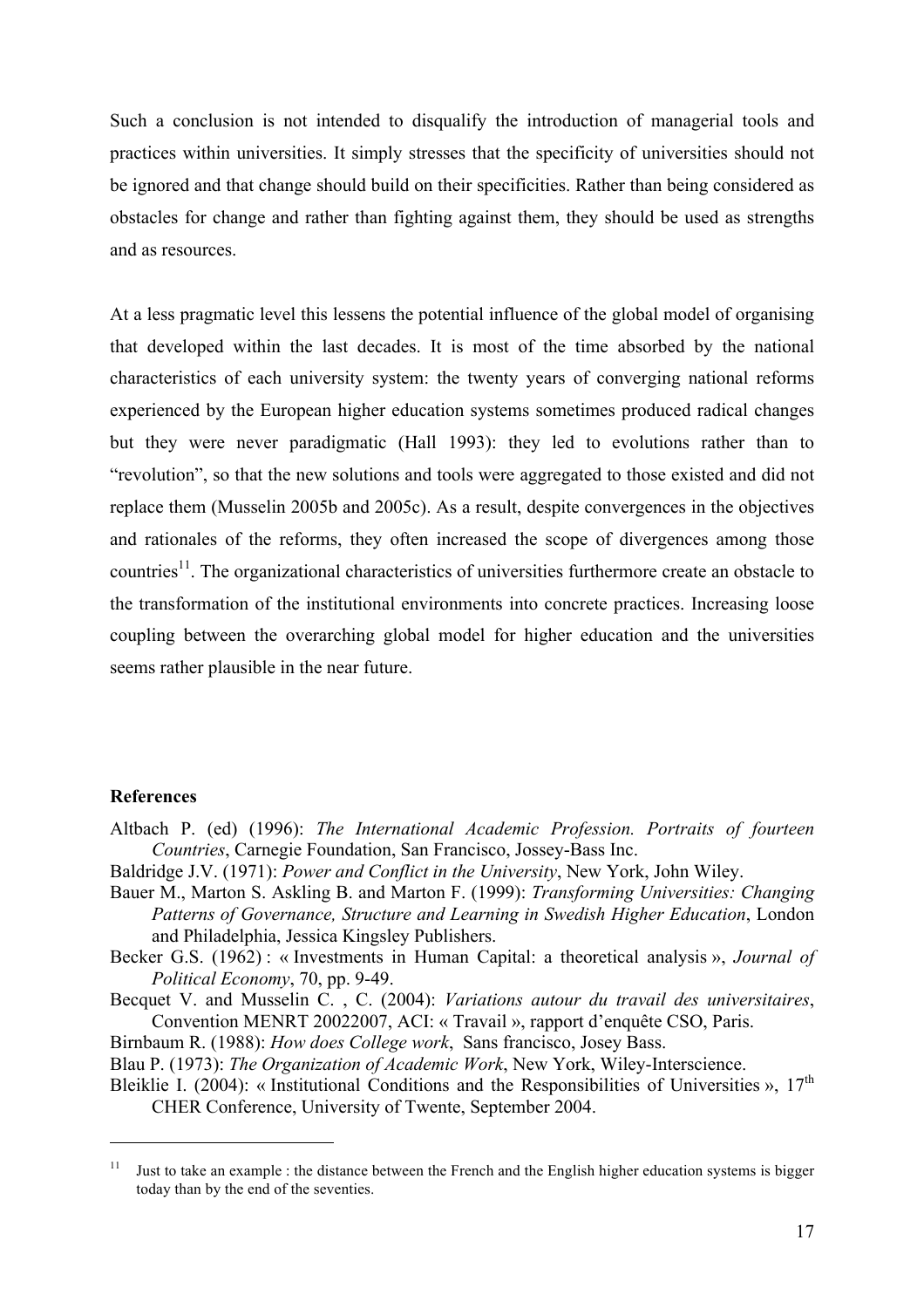- Bleiklie I., Høstaker R. and Vabø A. (2000): *International Study of Higher Education: Norway*, London and Philadelphia, Jessica Kingsley Publishers.
- Bloor D. (1976): *Knowledge and Social Imagery*, London, Routledge and Kegan Paul.
- Braun D. and Merrien F.-X. (eds) (1999): *Towards a Model of Governance for Universities ? A Comparative View*, Higher Education Series, Londres, Jessica Kingsley Publishers
- Brunsson N. and Sahlin-Andersonn K. (2000) : « Constructing organisations : the example of public reform sector », *Organisation Studies*, 4.
- Callon M. (ed) (1989): *La science et ses réseaux. Génèse et circulation des faits scientifiques*, Paris, La Découverte.
- Chaffee E.E. (1984): « Successful Strategic Management in Small Private Colleges », *Journal of Higher Education*, 55(2), pp. 213-241.
- Clark B.R. (1971): « Belief and Loyalty in College Organization », *Journal of Higher Educatio*n, 42, pp. 499-520.
- Clark B.R. (1972): « The Organizational Saga in Higher Education », *Administrative Science Quarterly*, 17, pp. 178-184.
- Cohen M.D. and March J.G. (1974): *Leadership and ambiguity: the American college president*, New York, McGraw-Hill.
- Cohen M.D., March J.G. and Olsen J.P. (1972): « A garbage can model of organizational choice », *Administrative Science Quarterly,* 17(1), pp. 1-25.
- Cret B. (2003): Les processus d'évaluation de la qualité de l'enseignement supérieur en Grande Bretagne, Mémoire de DEA de sociologie, Sciences Po, Paris.
- Crozier M. (1964): *The bureaucratic Phenomenon*, Chicago, University of Chicago Press (Translated from: *Le phénomène bureaucratique*, Paris, Seuil).
- Crozier M. and Friedberg E. (1977, trad. in English 1980): *L'acteur et le système*, Paris, Seuil, (trad.: *Actors and Systems: The Politics of Collective Action*, Chicago, University of Chicago Press).
- Davies J. and Morgan A.W. (1982): « The Politics of Institutional Change », in Wagner L. (ed): *Agenda for Institutional Change in Higher Education*, Guilford Surrey, England, Society for Research into higher Education, pp. 153-188.
- de Boer H. (2001): « On the MUB and Bikinis. Impressions on Dutch University Governance », *23rd Annual EAIR Forum*, Porto, 2001.
- de Boer H. (2002): « On Nails, Coffins and Councils » *European Journal of Education*, Vol. 37, pp. 7-20.
- de Boer H. and Goedegebuure L. (2001): « On limitations and consequences of change: Dutch university governance in transition », *Tertiary Education and Management*, 7, (2), pp. 163-180.
- DiMaggio P. and Powell W. (1983): « The iron cage revisited: Institutional isomorphism and collective rationality in organizational fields », *American Sociological review*, 48 (1), pp. 147-160.
- Ellström P.-E. (1983): « Four faces of educational organizations », *Higher Education* 12, pp. 231-241.
- Friedberg E. (1993, trad. in English 1997): *Le pouvoir et la règle*, Paris, Seuil (trad.: *Local Orders*, JAI-Press).
- Goodman P. (1962): *The Community of Scholars*, New York, Random House.
- Gouldner A.W. (1935): Patterns of Industrial Bureaucracy, London, Routledge and Kegan Paul Ltd.
- Granovetter M. and Tilly C. (1988): « Inequality and Labor Processes », in Smelser N. (ed.): *Handbook of Sociology,* Newbury Park, CA: Sage Publications, pp. 175-221.
- Gueissaz A. (1999): *Les mondes universitaires et leur informatique - Pratiques de rationalisation*, Paris, CNRS Editions.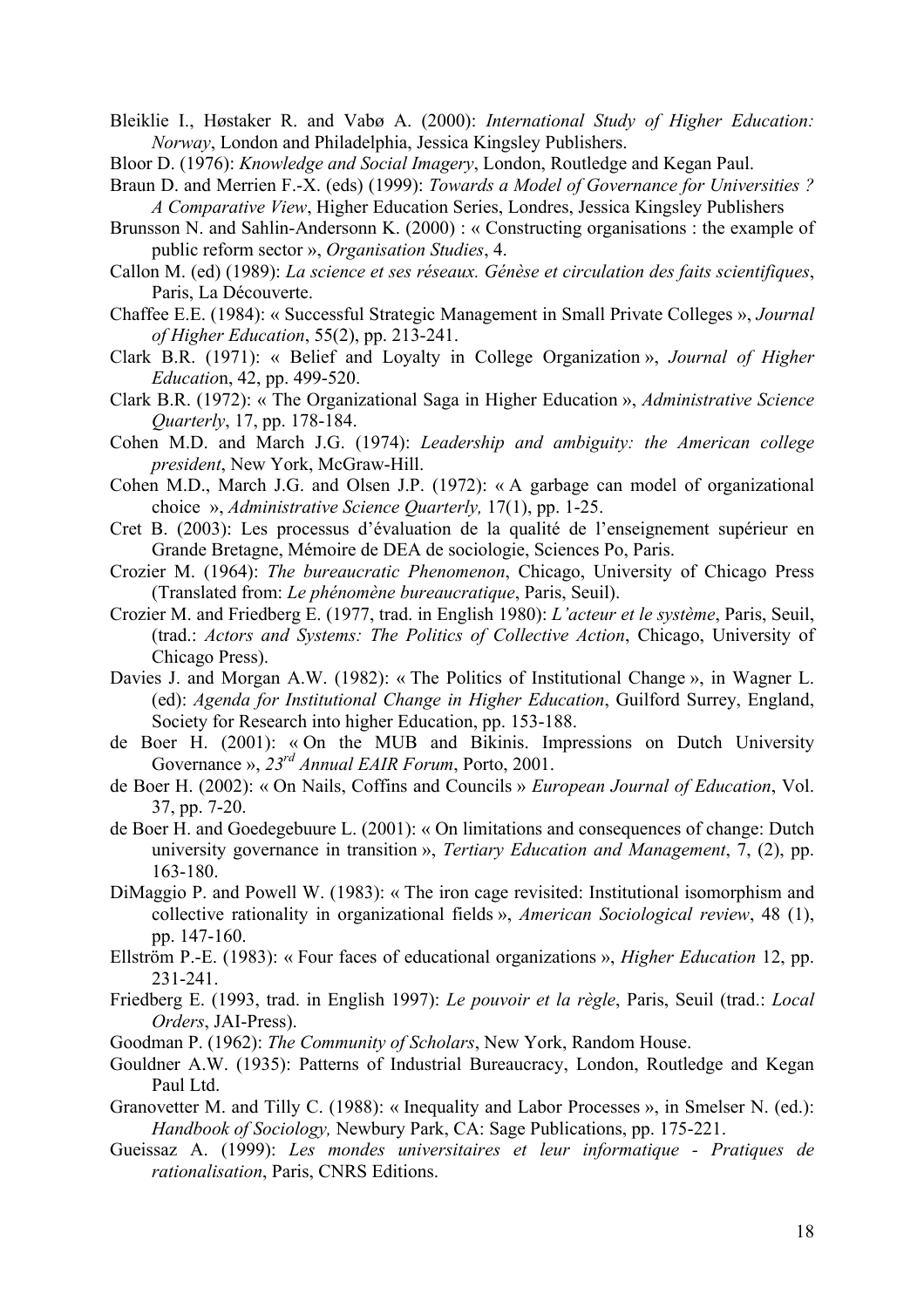- Hall P.A. (1993): « Policy Paradigms, Social Learning and the State », *Comparative Politics*, 25(3), pp. 275-296.
- Hall P.A., and Taylor R. (1996): « Political science and the three institutionalisms », *Political Studies,* 44(5), pp. 936-957.
- Hardy C. (1989): « La gestion des restrictions budgétaires dans les universités: deux expériences canadiennes », *Sociologie du Travail,* 31(4), pp. 427-453.
- Hardy C. (1990): *Managing strategy in academic institutions: learning from Brazil,* Berlin, De Gruyter.
- Hardy C. (1992): « Les stratégies internes des universités canadiennes face aux restrictions budgétaires », in Friedberg E. and Musselin C.: *Le gouvernement des universités*, Paris, L'Harmattan.
- Hardy C. *et al.* (1983): « Strategy formulation in the university setting », *Review of Higher Education*, 6(4), pp. 407-433.
- Henkel M. (2000): *Academic Identities and Policy Change*, London and Philadelphia, Jessica Kingsley Publishers.
- Kingdon J.W. (1984): *Agendas, alternatives and public policies*, Boston, Little Brown.
- Knorr-Cetina K. (1996): « The Care of the Self and Blind Variation: An Ethnography of the Empirical in Two Sciences », in Galison, P. and Stump D. (eds): *The disunity of Science. Boundaries, Context and Power*, Stanford, Stanford University Press*.*
- Kogan M. and Hanney S. (2000): *Reforming Higher Education*, London and Philadelphia, Jessica Kingsley Publishers.
- Latour B. (1987): *Science in action: How to follow scientists and engineers through society*, Cambridge, Harvard University Press.
- Latour B. and Woolgar S. (1979): *Laboratory life: the social construction of scientific facts,* Beverly Hills, Sage Publications.
- McNay I. (1995) « From the collegial academy to corporate enterprise: the changing cultures of universities », in Schuller T. (ed.) *The Changing University?*, Buckingham, Open University Press.
- Merton R. (1940): « Bureaucratic Structure and Personality », *Social Forces* 17, pp. 560-568.
- Meyer J.W. and Rowan B. (1977): « Institutionalized Organizations: Formal Structure as Myth and Ceremony », *American Journal of Sociology*, 83(2), pp. 340-363.
- Mignot-Gérard S. (2003): « The Changing Relationships between the State and the French Universities: More Institutional Autonomy, less Regulation », Communication presented at the Sancor Conference, *Universities and the produuction of Knowledge*, Stanford University, 25-26 April.
- Mignot-Gérard S. and Musselin C. (1999): *Comparaison des modes de gouvernement de quatre universités françaises*, CAFI-CSO et Agence de Modernisation des universités, Rapport d'enquête, Paris.
- Mignot-Gérard S. and Musselin C. (2000):*Enquête quantitative des modes de gouvernement de 37 établissements*, CAFI-CSO et Agence de Modernisation des universités, Paris.
- Mignot-Gérard S. and Musselin C. (2002): « More leadership for French Universities, but also More Divergences between the Presidents and the Deans », in Dewatripont, M. Thys-Clément, F. and Wilkin, L.: *European Universities*: *Change and Convergence*, Bruxelles, Editions de l'Université de Bruxelles, pp. 123-146.
- Miladi S. (2005a) : « L'organisation de l'enseignement en ligne : contraintes et limites », contribution presented at the international conference *L'information numérique et les enjeux de la société de l'information*, Tunis, 14-16 April 2005.
- Miladi S. (2005b) : « Les campus numériques : la bureaucratisation condition de l'innovation pédagogique ? », contribution presented at the conference *Les institutions éducatives face au numérique*, organised by the SIF, Paris, 12-13 December 2005.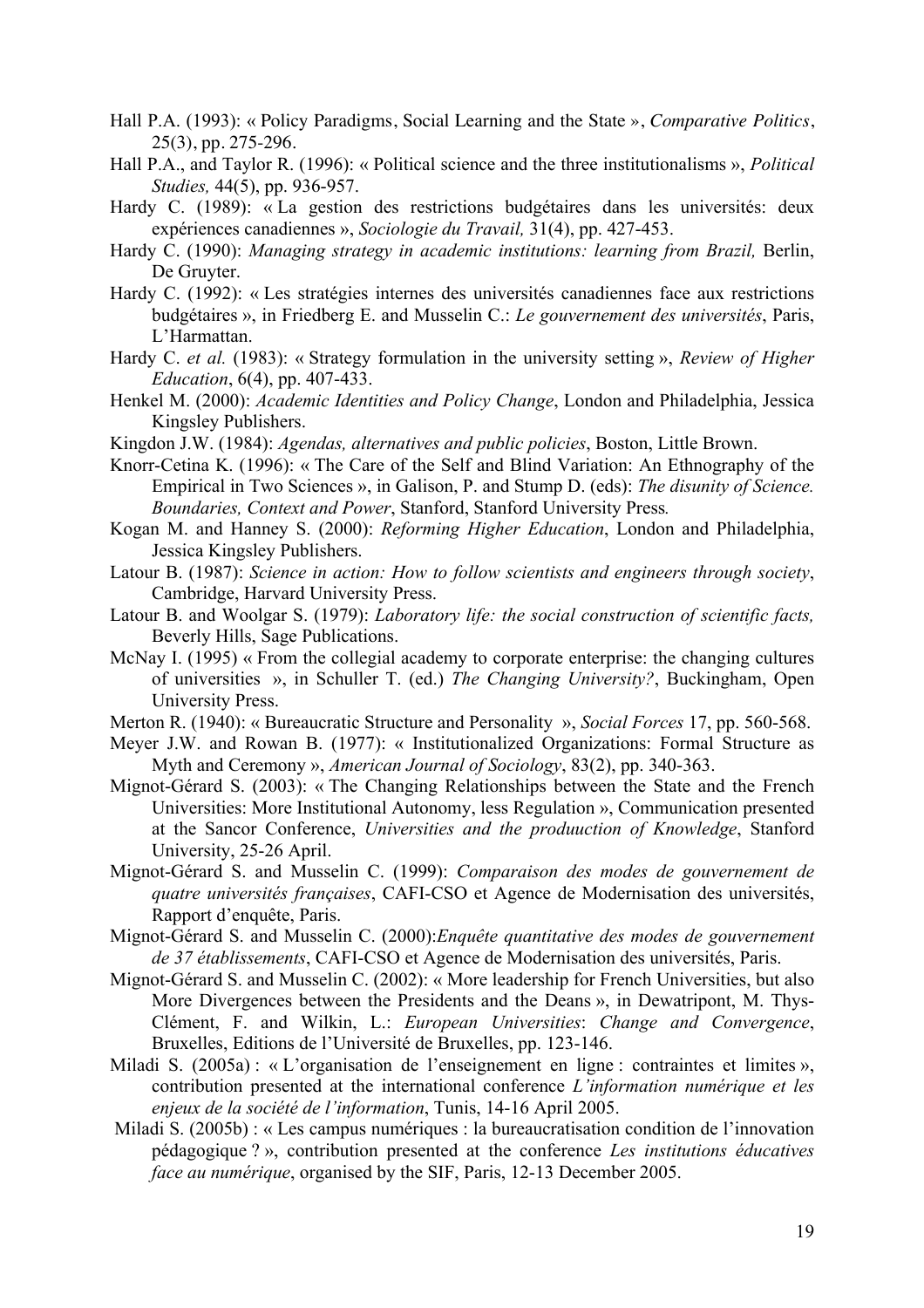- Millett J.D. (1962): *Academic Community: an essay on Organization*, New York, McGraw-Hill.
- Mintzberg H. (1979): *The Structuring of Organizations*, Englewood Cliffs, N.J., Prentice-Hall.
- Musselin C. (1990): « Structures formelles et capacités d'intégration dans les universités françaises et allemandes », *Revue Française de Sociologie*, 31(3), pp. 439-461.
- Musselin C. (1996): « Organized Anarchies: a Reconsideration of Research Strategies », in Warglien M. and Masuch M.: *The Logic of Organizational Disorder*, Berlin, New-York, De Gruyter, pp. 55-72.
- Musselin C. (2001, trad. in English in 2004): *La longue marche des universités françaises*, Paris, Presses Universitaires de France, (trad. *The long March of French Universities*, New York, Routledge).
- Musselin C. (2005a): « European Academic Labor Markets in Transition », *Higher Education,* 49, p. 135-154.
- Musselin C. (2005b): "Change and Continuity in Higher Education Governance? Lessons drawn from Twenty years of National Reforms in European Countries", in Bleiklie I. and Henkel, M. (eds): *Governing Knowledge. A Study of Continuity and Change in Higher Education; a Festschrift in Honour of Maurice Kogan*, Dordrecht, Springer.
- Musselin C. (2005c) : "Is the Bologna process a move towards a European Higher Education area", contribution presented at the third international conference on *Knowledge and Politics*, University of Bergen, 18-20 May 2005.
- Owen-Smith J. and Powell W. (2002): « Careers and Contradictions: Faculty Responses to the Transformation of Knowledge and its Uses in the Life Sciences », *Research in the Sociology of Work*, 10, pp. 109-140.
- Padgett J.F. (1980): « Managing Garbage Can Hierarchy », *Administrative Science Quarterly*, 25(4), pp. 583-604.
- Pfeffer J. and Salancik G. (1974): « Organizational Decision Making as a Political Process », *Administrative Science Quarterly*, 19, pp. 135-151.
- Pfeffer J. and Salancik G. (1978): *The External Control of Organizations: A Resource Dependence Perspective*, New York, Harper and Row.
- Reed M. (2001): "New Managerialism, Professional Power and Organisational Governance in UK Universities: A Review and Assessment », presented at the *Hedda – Cipès*, conference Pinhao, Portugal, October.
- Reed M. (2003): « New Managerialism and Changing Forms of Organizational Governance: Governance without Government », Presentation at the *CONDOR (CONtradictions et Dynamiques des Organisations) seminar*, Paris, May.
- Reed M. and Deem R. (2002): « New Managerialism The Manager-academic and Technologies of Management in Universities – Looking Forward to Virtuality », in (Eds) Robins, K. and Webster, F. *'The Virtual University'* Oxford: Oxford University Press, 126-147.
- Salancik G. and Pfeffer J. (1974): « The bases and Use of Power in Organizational Decision Making », *Administrative Science Quarterly*, 19, pp. 453-473.
- Selznick, P. (1949): *TVA and the Grass Roots*, Berkeley, University of California Press.
- Simon H. (1955): « A Behavioral Model of Rational Choice », *Quarterly Journal of Economics*, 69 (1): 99-118.
- Spence A.M. (1974): *Market signaling: informational transfer in hiring and related screening processes*, Cambridge, Harvard University Press.
- Sproull L., Weiner S. and Wolf D. (1978): *Organizing an anarchy: Belief, Bureaucracy and Politics in the National Institute of Education*, Chicago, The University of Chicago Press.